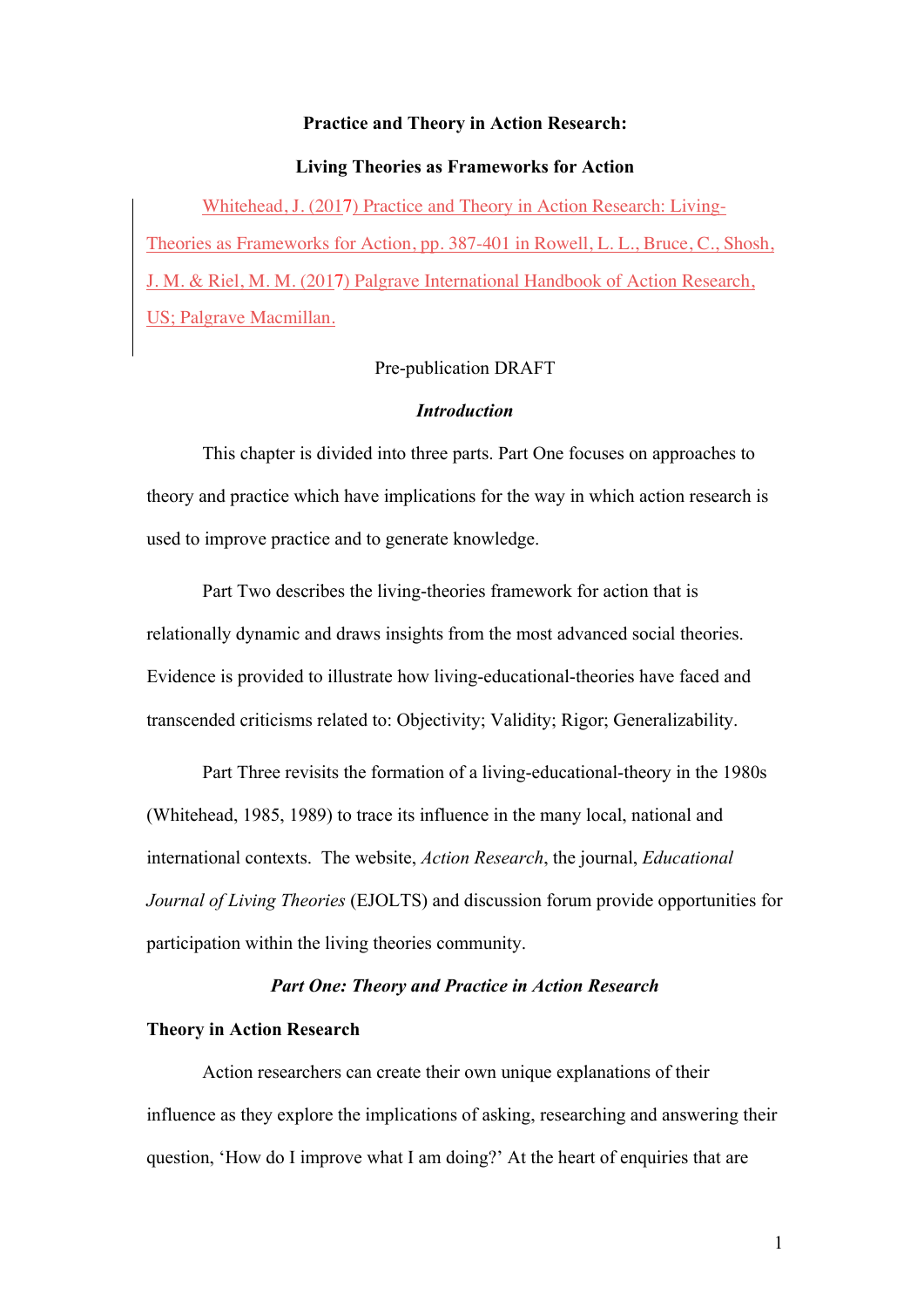educational are values in learning that carry hope for the flourishing of humanity. This is what distinguishes educational action research from action research. Action research, as a method, can be used for any purpose, including ones that negate the values of humanity. By holding ourselves to account for living educational values as fully as possible, we educational action researchers are committed to sharing our accounts in public forums that can evaluate our claims to be living as fully as possible, the values and understandings that carry hope for the flourishing of humanity. There are many approaches to Action Research. What distinguishes a Living Theory approach to Action Research from other forms of Action Research is the focus on the life-affirming and life-enhancing values of the researcher as explanatory principles and standards of judgment for evaluating the validity of the contribution to educational knowledge.

As practitioner-researchers we can produce our unique living-theories that include our evaluations of our past, to make sense of our present with intentions to create a future that is not yet realized. In the process of producing a unique livingtheory, the practitioner-researcher evolves their living-theory-methodology (Whitehead, 2008) which is grounded in what Dadds and Hart (2001) refer to as 'methodological inventiveness:'

#### **The Importance of Methodological Inventiveness**

Perhaps the most important new insight for both of us has been awareness that, for some practitioner researchers, creating their own unique way through their research may be as important as their self-chosen research focus. We had understood for many years that substantive choice was fundamental to the motivation and effectiveness of practitioner research (Dadds, 1995); that what practitioners chose to research was important to their sense of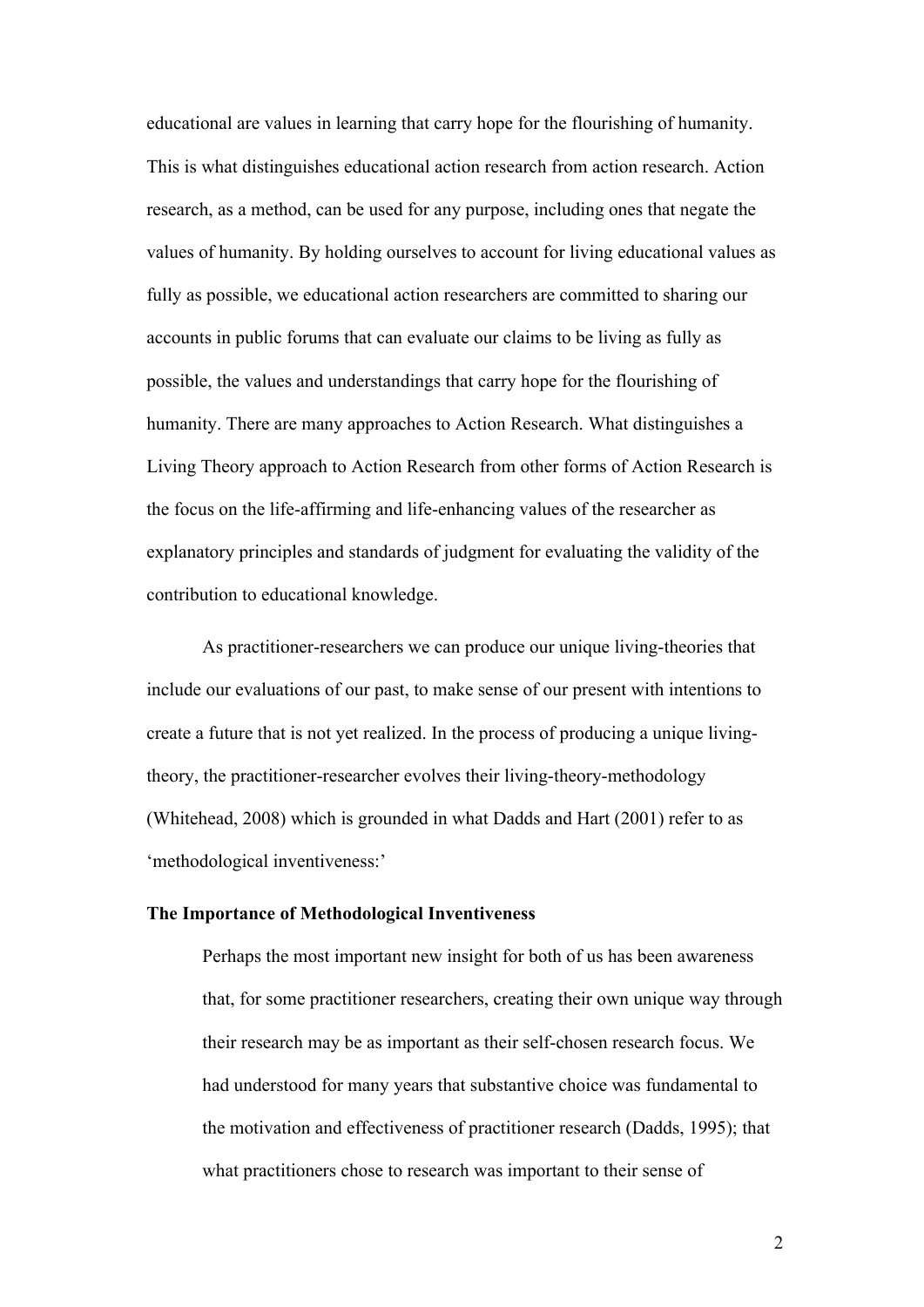engagement and purpose. But we had understood far less well that how practitioners chose to research, and their sense of control over this, could be equally important to their motivation, their sense of identity within the research and their research outcomes. (Dadds & Hart, 2001, p. 166)

In producing our living-theory and living-theory-methodology we can draw on a unique constellation of values and insights from a wide range of theorists including those engaged in Action Research and those who have integrated ideas from Action Research and other approaches, such as Critical Theory.

For example, the ideas of Jürgen Habermas have been influential in the development of a critical theory school of action research (Carr & Kemmis, 1985). Critical theorists influenced by Habermas point to the importance of raising awareness of the political, economic and cultural influences in what an individual or group can do. In enquiries of the kind, 'How do I improve what I am doing?' it is wise to engage with the most advanced social theories of day, to understand the influences of political, economic and cultural relationships in both constraining and opening opportunities for improving practice. An action researcher influenced by Habermas' (2002) claim that the private autonomy of equally entitled citizens can only be secured only insofar as citizens actively exercise their civic autonomy, could provide evidence of their embodied expression of social justice by clarifying the meaning of meaning of this values as it emerged in their practice of exercising their civic autonomy:

The dispute between the two received paradigms - whether the autonomy of legal persons is better secured through individual liberties for private competition or through publicly guaranteed entitlements for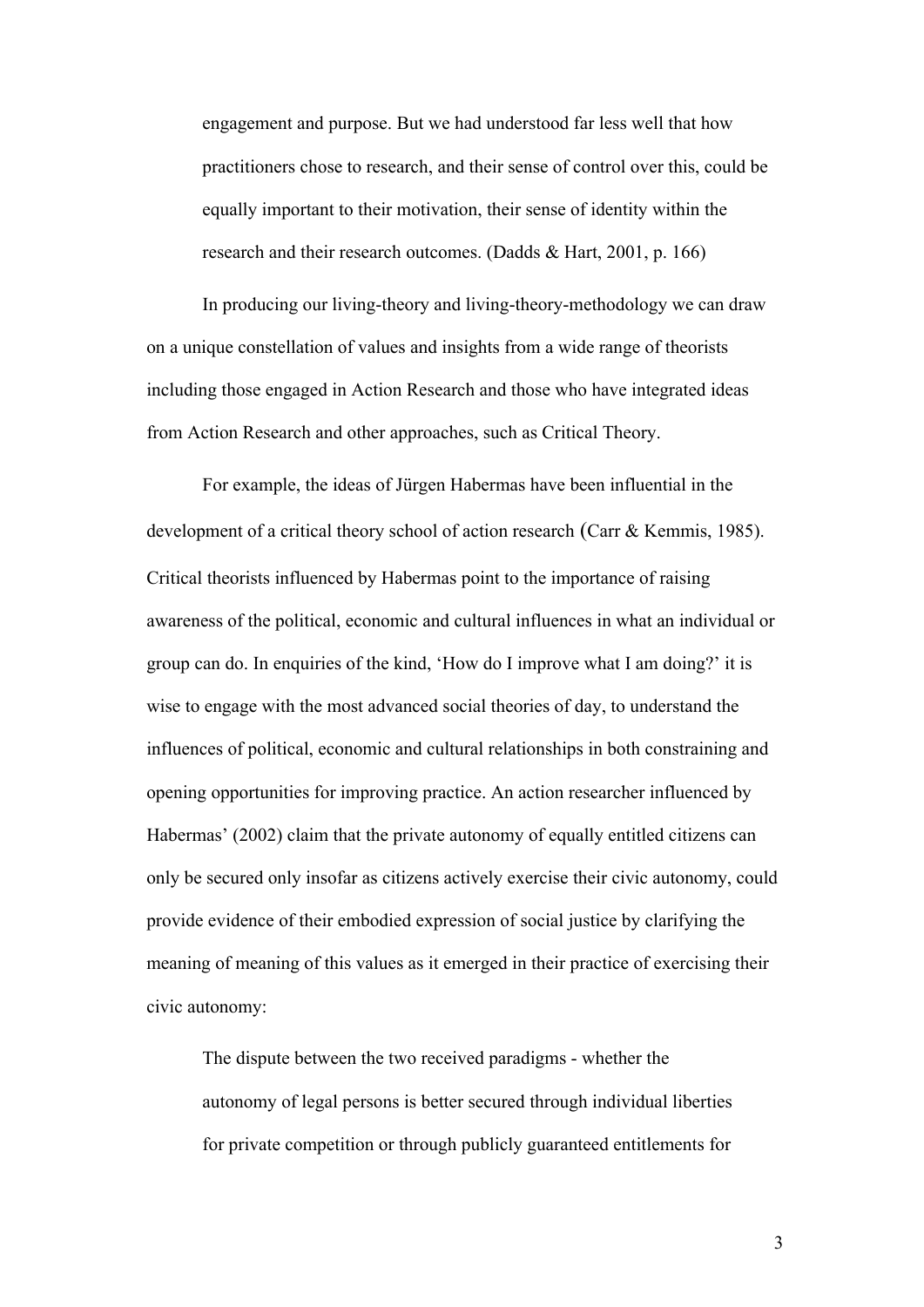clients of welfare bureaucracies - is superseded by a proceduralist concept of law. According to this conception, the democratic process mush secure private and public autonomy at the same time: the individual rights that are meant to guarantee to women the autonomy to pursue their lives in the private sphere cannot even be adequately formulated unless the affected persons themselves first articulate and justify in public debate those aspects that are relevant to equal or unequal treatment in typical cases. The private autonomy of equally entitled citizens can only be secured only insofar as citizens actively exercise their civic autonomy. (p. 264)

Individual practitioner-researchers can also create their unique constellation of insights from a wide range of theorists in other fields. For instance, some have shown how they have been influenced by theologians such as Thomas Merton (Cunningham, 1999). Others have shown how they have been influenced by Mitroff and Kilman's methodological approaches to the social sciences (Whitehead, 1999); by psychological theories of learning (Huxtable, 2012); by theories of drama (Naidoo, 2005; Rawal, 2006); by theories of nursing (Adler-Collins, 2007); by environmental theories (Tattersall, 2011); by theories of entrepreneurship (Crotty, 2012); by economic theories (Kaplan, 2013; van Tuyl, 2009); by theories of creativity (Spiro, 2008); by theories of citizenship (Potts, 2012); and by theories of public health (Wolvaardt, 2013)

Each of these living-theory practitioner-researchers has shown how their living-theories constitute a relationally dynamic framework for action.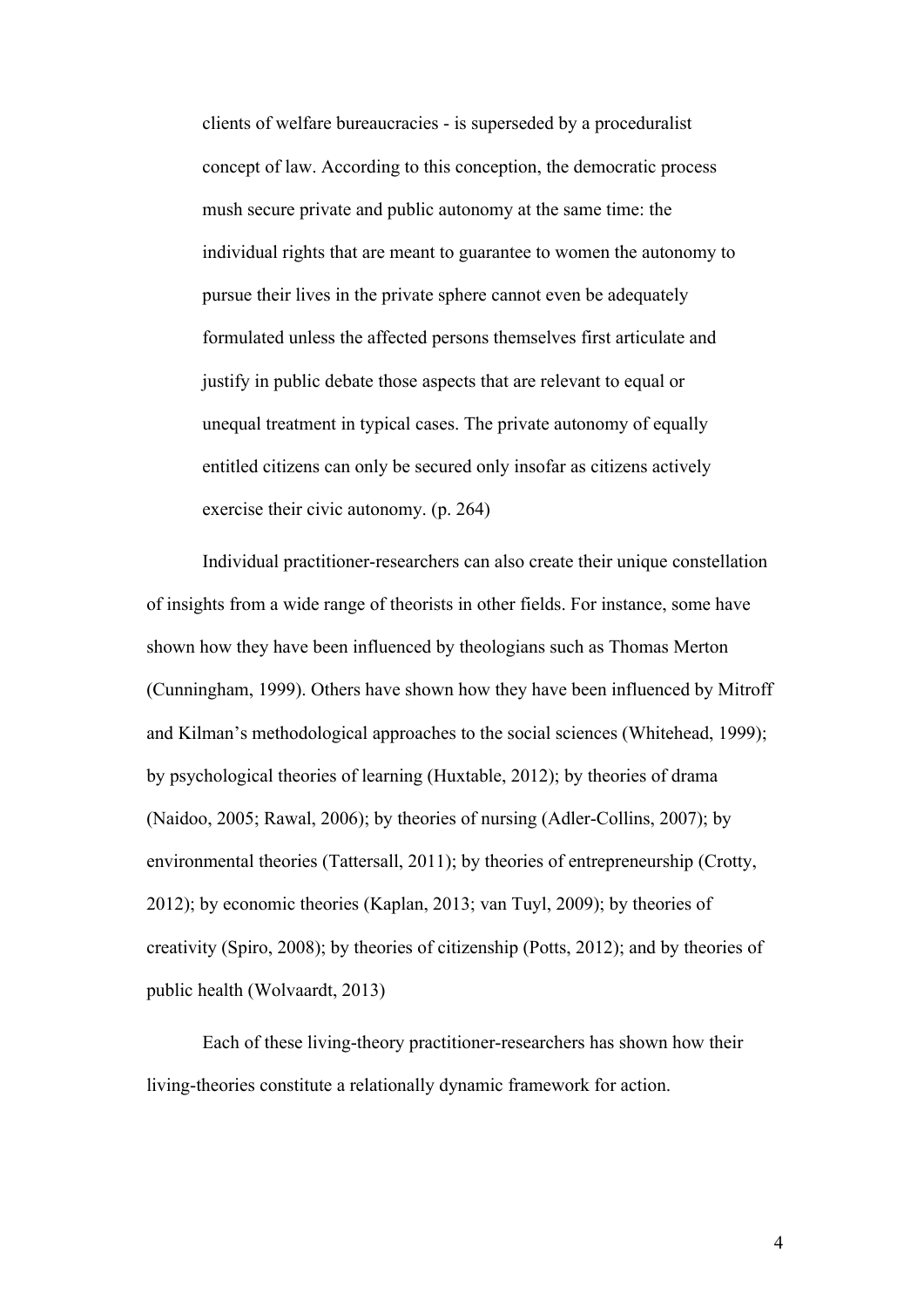## **Practice in Action Research**

I focus on two distinct meanings of practice. For much of my research program I understood practice in terms of what I was doing. Hence I saw my question, 'How do I improve what I am doing?' as a practical question. Through my studies of cultural-historical perspectives I came to understand that a practice can also be seen as arising in response to general demands of societal need and that a practice can be conceptualized as a historically developed and conditioned tradition of action for addressing societal formed needs (Chaiklin, 2011):

Human practices are manifest in institutionally structured traditions of action, which are organised in relation to the production of collectively needed products. (p. 227)

A practice is reflected in a historically developed tradition of action that grows up around producing products that satisfy a generalised need (in relation to reproduction for conditions of life). The term generalised is meant to emphasise that a need is found among many persons, as opposed to a single individual. (p. 233-4)

Action Research has developed as a way to introduce change to practice and help refine understandings that create and connect to theory. There are many excellent histories of Action Research (Altrichter et. al., 1990) that trace the evolution and transformation of approaches to action research from the early work of Lewin and Collier in the 1940s to the national and international networks of practitioner-researchers in the Collaborative Action Research Network, The Action Research Network of the Americas, Action Research Africa Network and the Action Learning Action Research Association.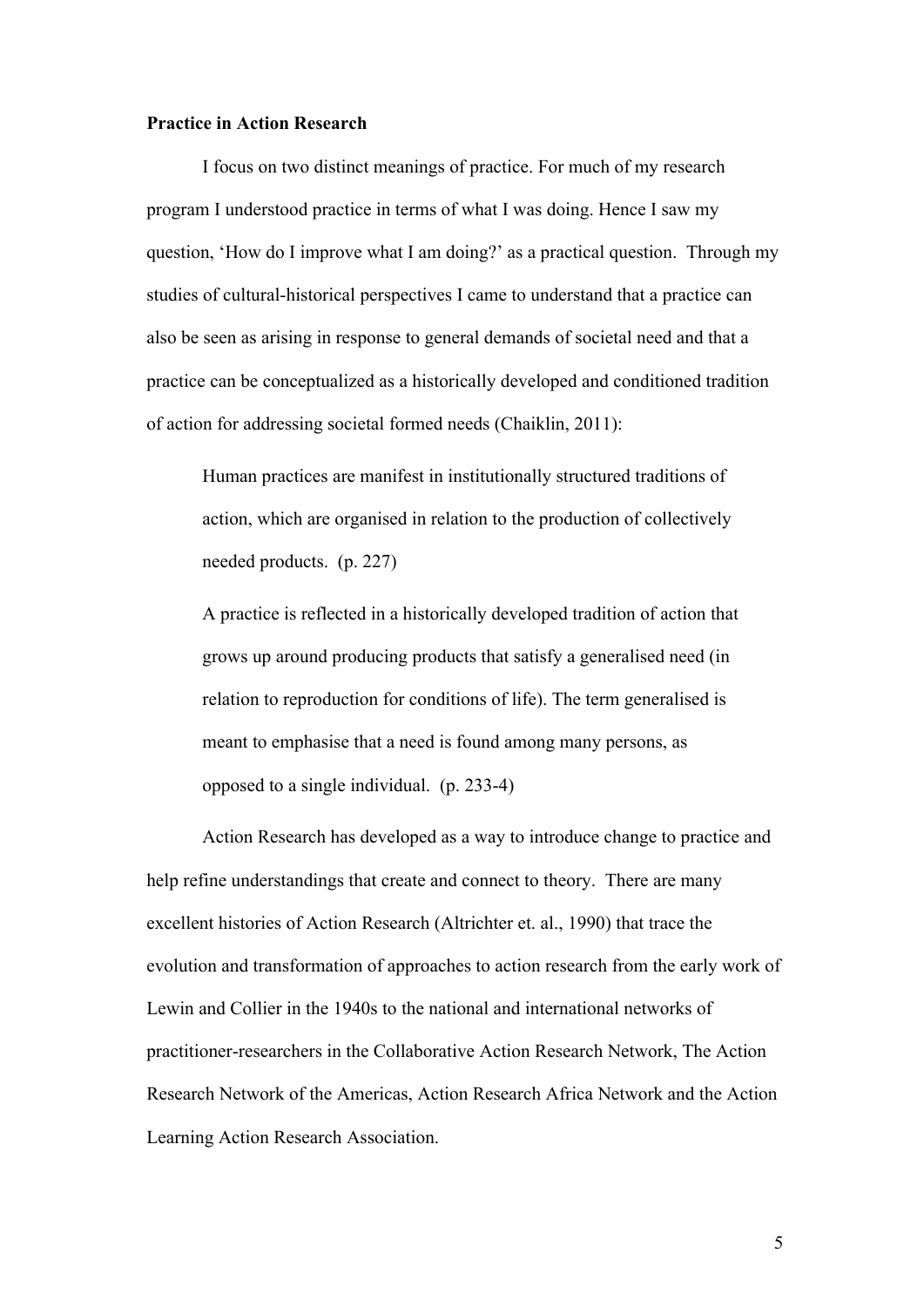#### *Part Two - Living Theories as Frameworks for Action*

I use a living-educational-theory to distinguish the explanations generated by individuals to explain their educational influences, from the explanations derived from propositional and dialectical theories to explain the actions of individuals. I was moved to make this distinction because of a limited stance in the approach to educational theory that claimed that it was constituted by the disciplines of education such as the philosophy, psychology, sociology and history of education. In rejecting this approach to educational theory I don't want to be misunderstood as rejecting useful insights from the disciplines in explaining the educational influences of individuals. While the insights have value, I reject the approach that suggests that such theories should replace the principles of understanding –personal theoriesdeveloped by practitioners over years of experience to explain their influence because they are viewed as simply "pragmatic maxims. Consider this statement:

In many characterisations of educational theory, my own included, principles justified in this way have until recently been regarded as at best pragmatic maxims that had a first crude and superficial justification in practice that in any rationally developed theory would be **replaced**  (my emphasis**)** by principles with more fundamental, theoretical justification. That now seems to me to be a mistake. Rationally defensible practical principles, I suggest, must of their nature stand up to such practical tests and without that are necessarily inadequate. (Hirst, 1983, p. 18).

It was this replacement that I objected to. I put forward the idea of a livingeducational-theory as an individual' explanation of educational influence to ensure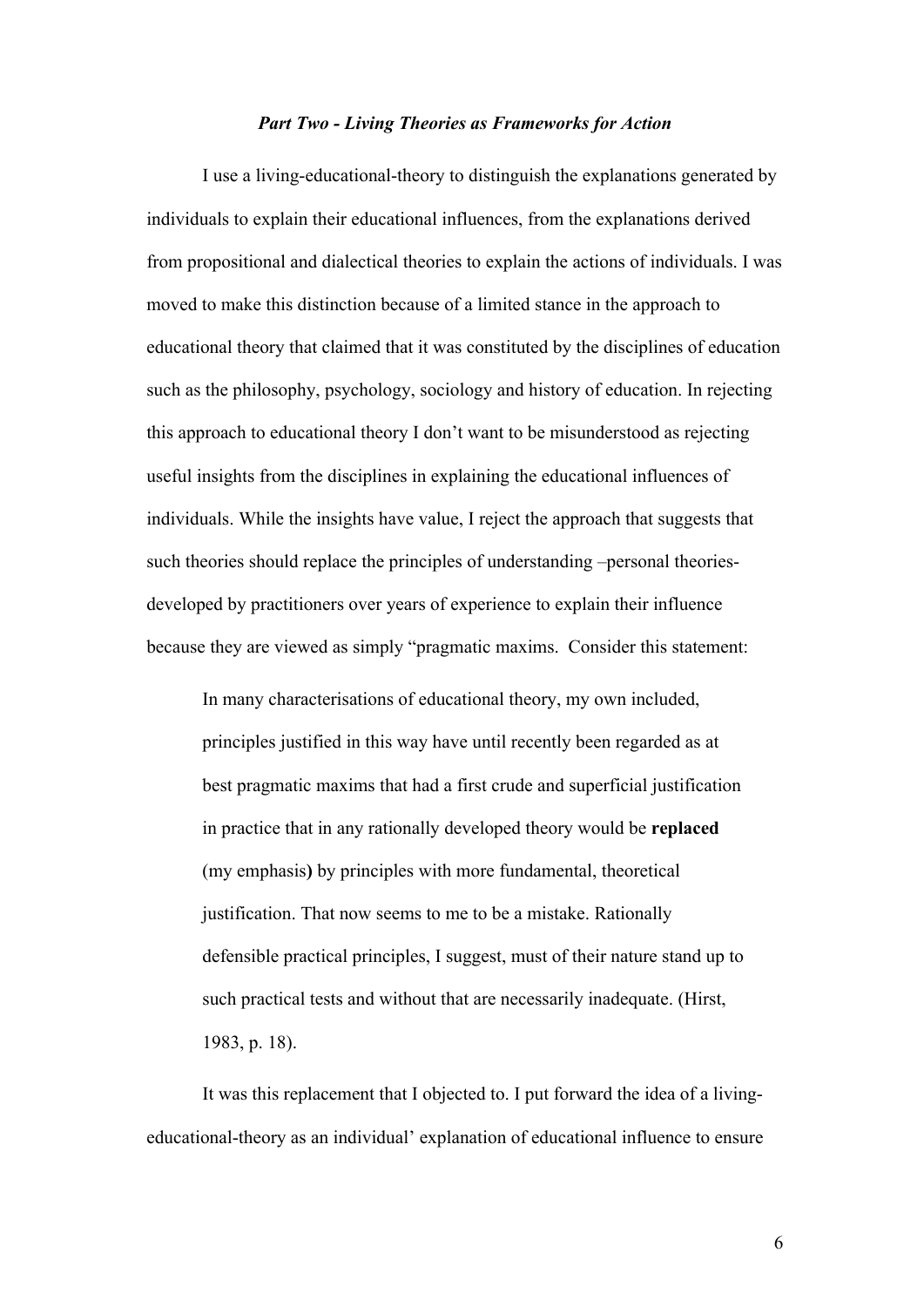that these practical principles –knowledge from practice- were not lost and replaced by principles from the disciplines of education.

Living-theories, like life itself, are relationally dynamic and continuously evolving in a non-linear and non-dialectical process. This does not mean that linear or propositional and dialectical theories are useless in the generation of a livingtheory. It means that a living process can integrate insights from propositional and dialectical theories into a living-theory that provides a continuously evolving framework for action.

At the heart of these unique frameworks, in each living-theory, are the relationally dynamic and energy-flowing values that are used by an individual to give their life its meanings and purpose. I am thinking of ontological values that distinguish an individual's way of being and making sense of the world. These are the values that an individual uses in judgments about what constitutes an improvement in practice. They also form the living standards of judgment an individual uses to evaluate the validity of their claims to be contributing to educational knowledge.

The relationally dynamic framework of each unique living-theory emerges in the course of practice in an enquiry of the form, 'How do I improve what I am doing?' It is important to stress the relationally dynamic nature of such frameworks to avoid thinking of a framework as a static structure that is imposed on an inquiry. The relationally dynamic nature of living-theories, as frameworks for action, can perhaps best be understood in the movement within and between the 5 action reflection cycles in the *Advanced Bluffers Guide for Action Researchers* (Whitehead, 1995). Each action reflection cycle is focused on improving practice with a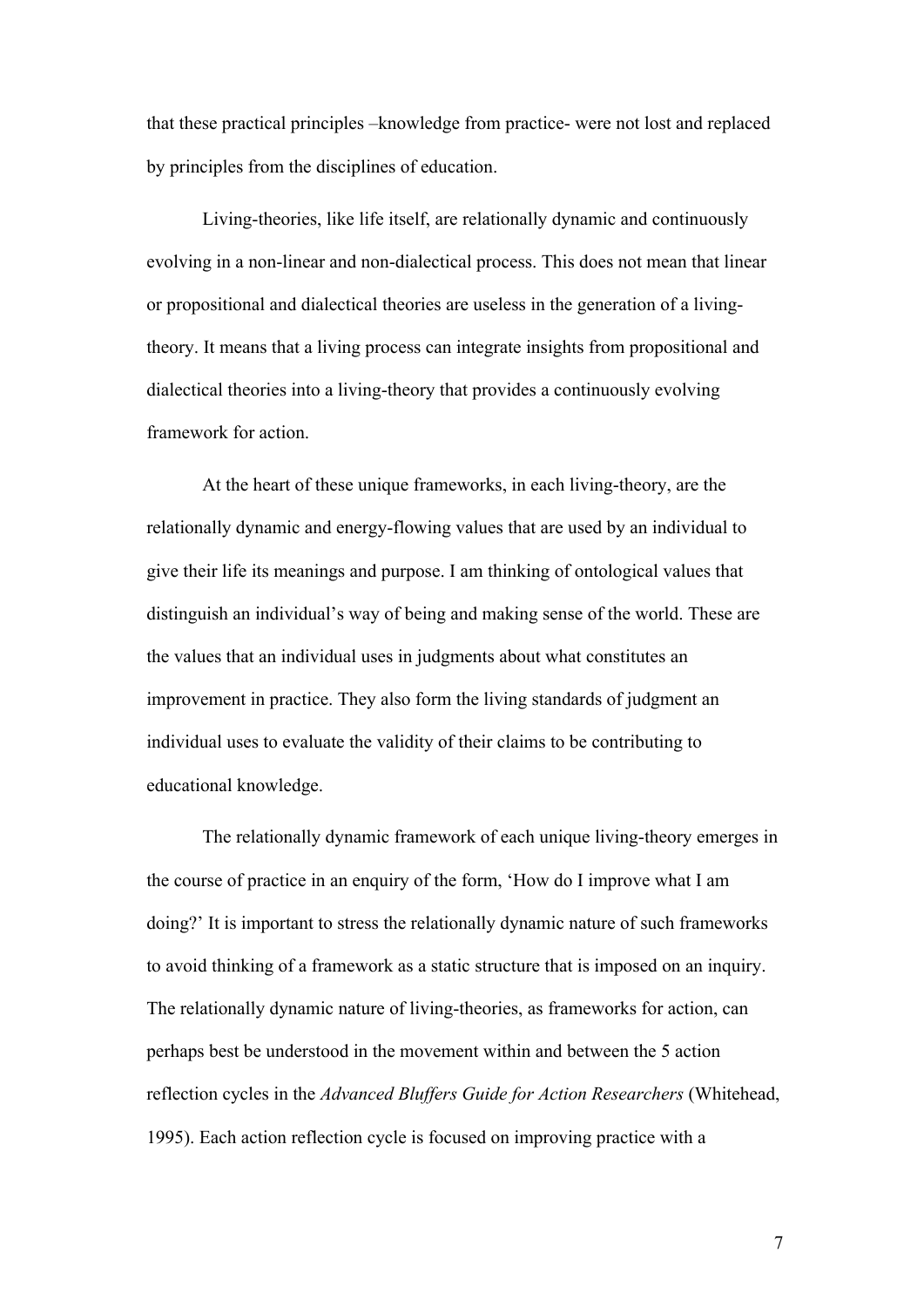continuously evolving deepening and extension of insights, from propositional and dialectical theories, in both improving practice and in generating knowledge.

Throughout my working life in education I have been concerned with enhancing the professional knowledge base of education with the living-theories of practitioners. Because of the role of Universities in accrediting knowledge I have focused on the accreditation of the living-theories of practitioner-researchers for their Masters and Ph.D. and Ed.D. Degrees. This accreditation has meant facing questions and overcoming criticisms from researchers schooled in the disciplines of education in terms of the objectivity, validity, rigor and generalizability of the living-theories.

#### **Objectivity**

A common critique of action research is that it is merely anecdotal and subjective. This criticism often comes from those who have been schooled to think within the tradition of positivist science. I include myself with those influenced by this tradition of research and scholarship with my first degree in the physical sciences followed by a year of research in electrochemistry. The idea of objectivity in this tradition included a view of the value-free researcher, impossible to realise in practice. I continue to value the concern to reduce bias in this tradition of enquiry. The idea of objectivity was closely related in this tradition to the use of controlled experimental designs. Through the use of these experiments the causal effect of individual variables could be examined. A theory in the empirical sciences was held to be a set of determinate relationships between a set of variables in terms of which a fairly extensive set of empirically verifiable regularities could be explained.

For me, one of the great strengths of a Living Theory approach to action research is that it is focused on an individual's commitment to improve their practice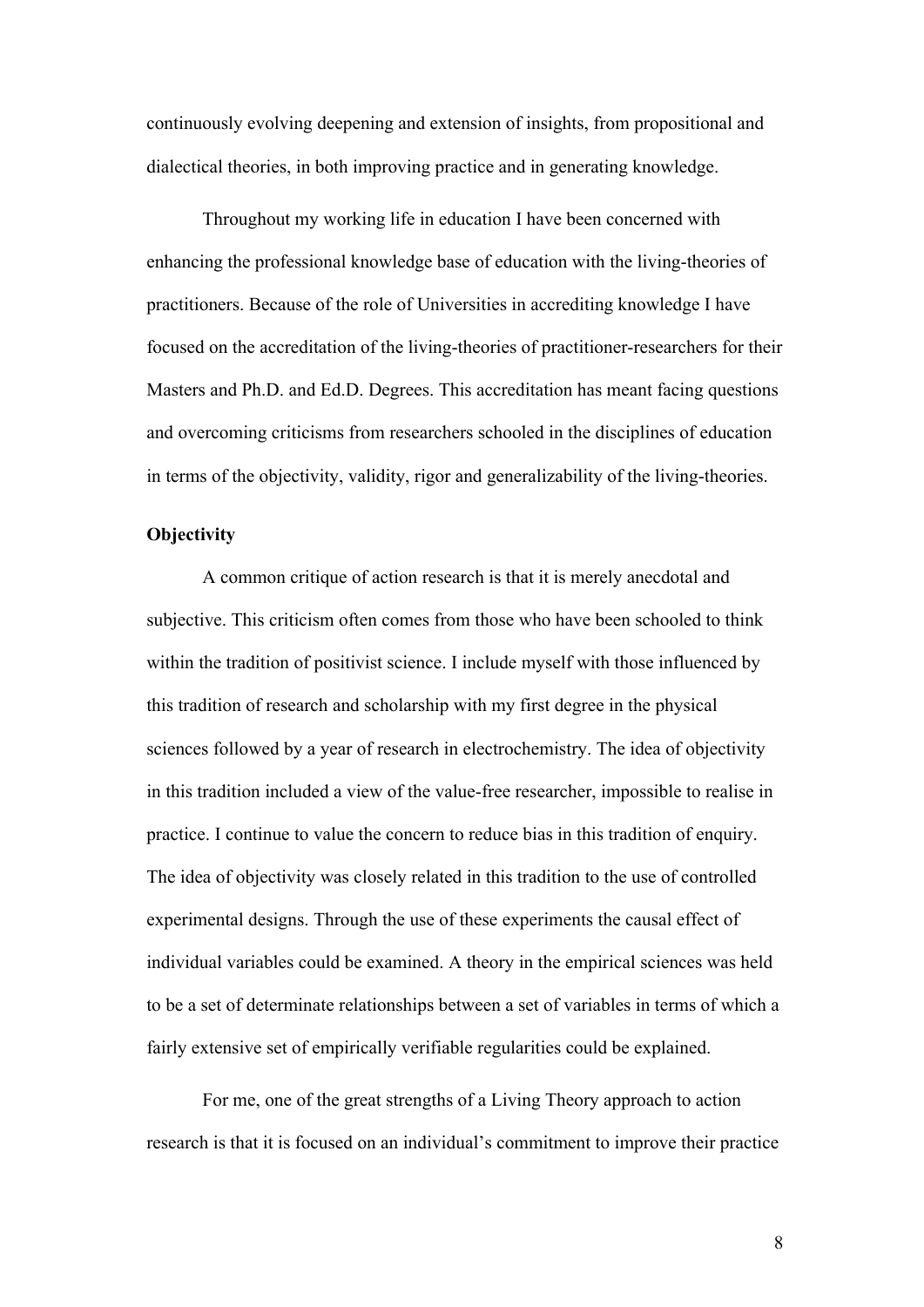and to share an account of the learning process that is involved in the enquiry into improving practice. Whilst the grounding of a living-theory is in the individual's subjectivity and narrative, this is not to say that the explanations of influence lack objectivity. As Karl Popper has said, the words 'objective' and 'subjective' are philosophical terms heavily burdened with a heritage of contradictory usages and of inclusive and interminable discussions. Here is a way of thinking, drawn from Popper's ideas, about a relationship between objectivity and subjectivity that can help to strengthen, with the following ideas on validity, the objectivity of an individual's explanation of their influence.

Popper's use of the terms 'objective' and 'subjective' is not unlike Kant's who uses the word 'objective' to indicate that scientific knowledge should be *justifiable*, independently of anybody's whim: 'If something is valid', he writes, 'for anybody in possession of his reason, then its grounds are objective and sufficient.' However, Popper holds that scientific theories are never fully justifiable or verifiable, but that they are nevertheless testable. He therefore says that the objectivity of scientific statements lies in the fact that they can be inter-subjectively tested. Popper has generalized the idea of inter-subjective *testing* in his idea of inter-subjective *criticism*, or, as he says into the idea of mutual rational control by critical discussion. (Popper, 1975, p.44)

I have used this idea of the mutual rational control by critical discussion with the following four questions, derived from the work of Habermas (1976) on communication and the evolution of society. These are used in groups of between 3- 8 people in the ways described below for enhancing the objectivity and validity of the explanations of action researchers.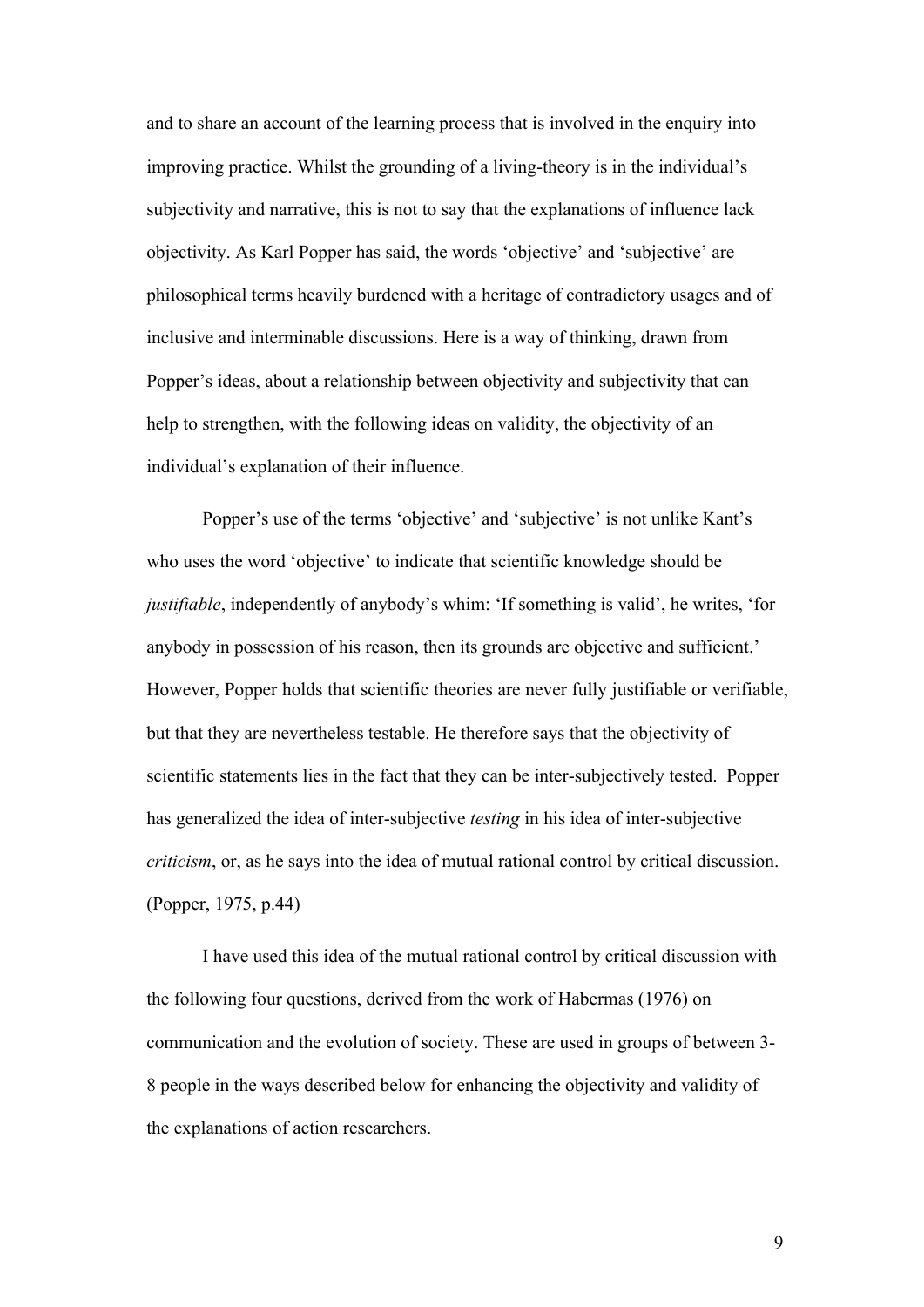#### **Validity**

In enhancing the validity of living-theories I recommend the use of a validation group of some 3-8 peers. I also recommend the use of the four questions below. These are derived from Habermas' (1976) ideas on what he calls the universal validity claims we make of each other as we reach an understanding with each other. For Habermas reaching an understanding with another involves: uttering something understandably; giving (the hearer) something to understand; making himself thereby understandable; coming to an understanding with another person.

For Habermas , the speaker must choose a comprehensible expression so that speaker and hearer can understand one another. The speaker must have the intention of communicating a true proposition (or a propositional content, the existential presuppositions of which are satisfied) so that the hearer can share the knowledge of the speaker. The speaker must want to express his intentions truthfully so that the hearer can believe the utterance of the speaker (can trust him). Finally, the speaker must choose an utterance that is right so that the hearer can accept the utterance and speaker and hearer can agree with one another in the utterance with respect to a recognized normative background. (Habermas, 1976)

An Action Researcher could use the following questions I derived using Habermas' ideas to enhance the validity of their explanations of their educational influence. The first question is directly derived from Habermas' idea of comprehensibility:

1) How can I enhance the comprehensibility of my explanation?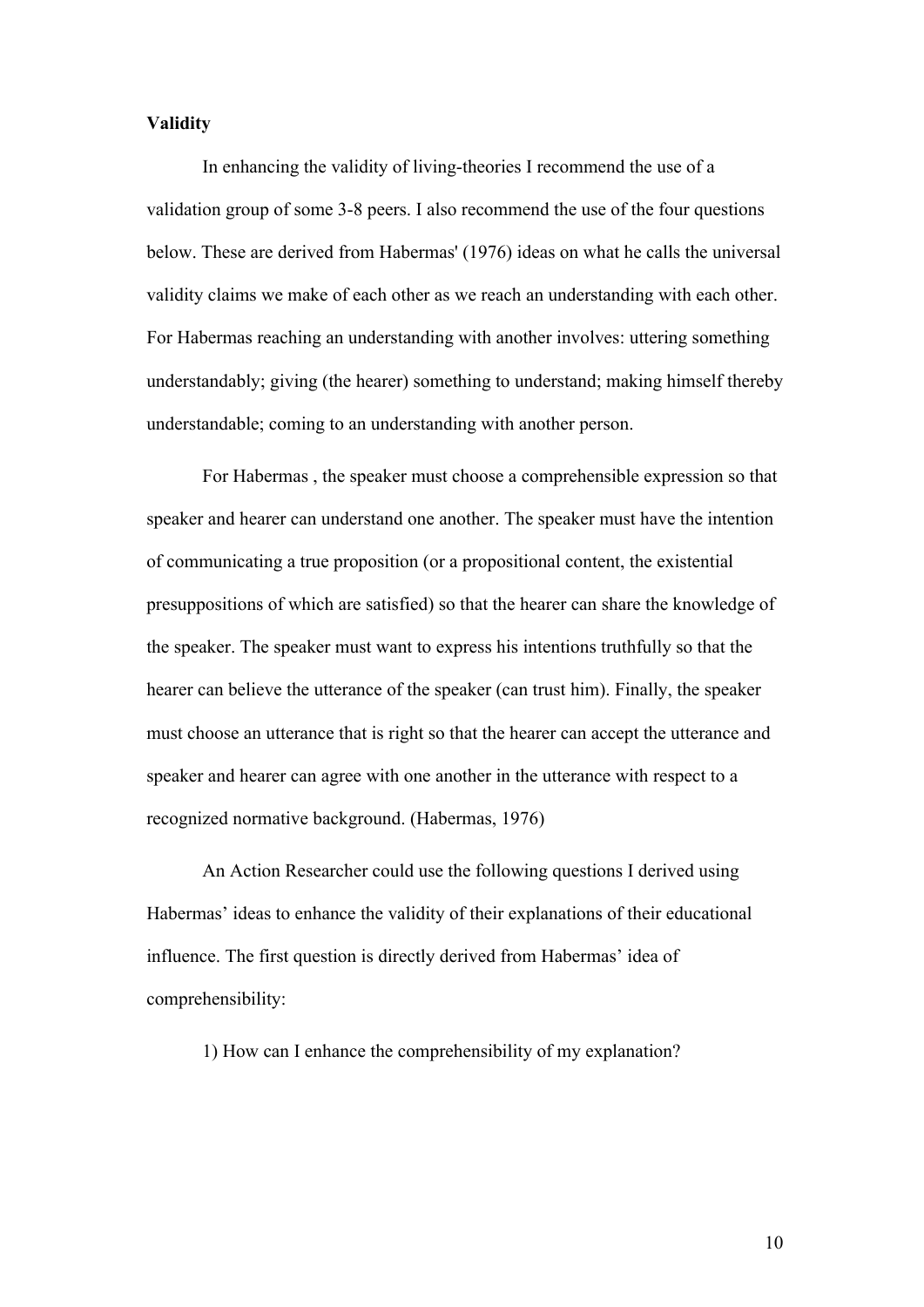The second question is derived from the intention of communicating a true proposition and is focused on the evidence used by a Living Theory researcher to generate a valid explanation of influence:

2) How can I strengthen the evidence I offer to justify the assertions I make?

The third question is derived from Habermas' idea of trust and is focused on the authenticity of the action research in living as fully as possible the values that give meaning and purpose to his life:

3) How can I improve the authenticity of my explanation in showing over time and interaction that I am truly committed to living as fully as possible the values I claim to hold.

The fourth question is derived from Habermas' idea of generating an agreement with respect to a recognised normative background. All action research takes place in social contexts that are subjected to the sociohistorical and sociocultural influences that constitute the normative background. The fourth question focuses on the explicit awareness of the action researcher of these influences:

4) How can I deepen and extend my understandings of the sociohistorical and sociocultural influences in my practice and my explanation of my influence?

### **Rigor**

To enhance the rigor of an action research enquiry I advocate the use of the six principles described by Richard Winter (1989) as reflexive critique, dialectical critique, collaborative resource, risk, plural structure, theory practice transformation.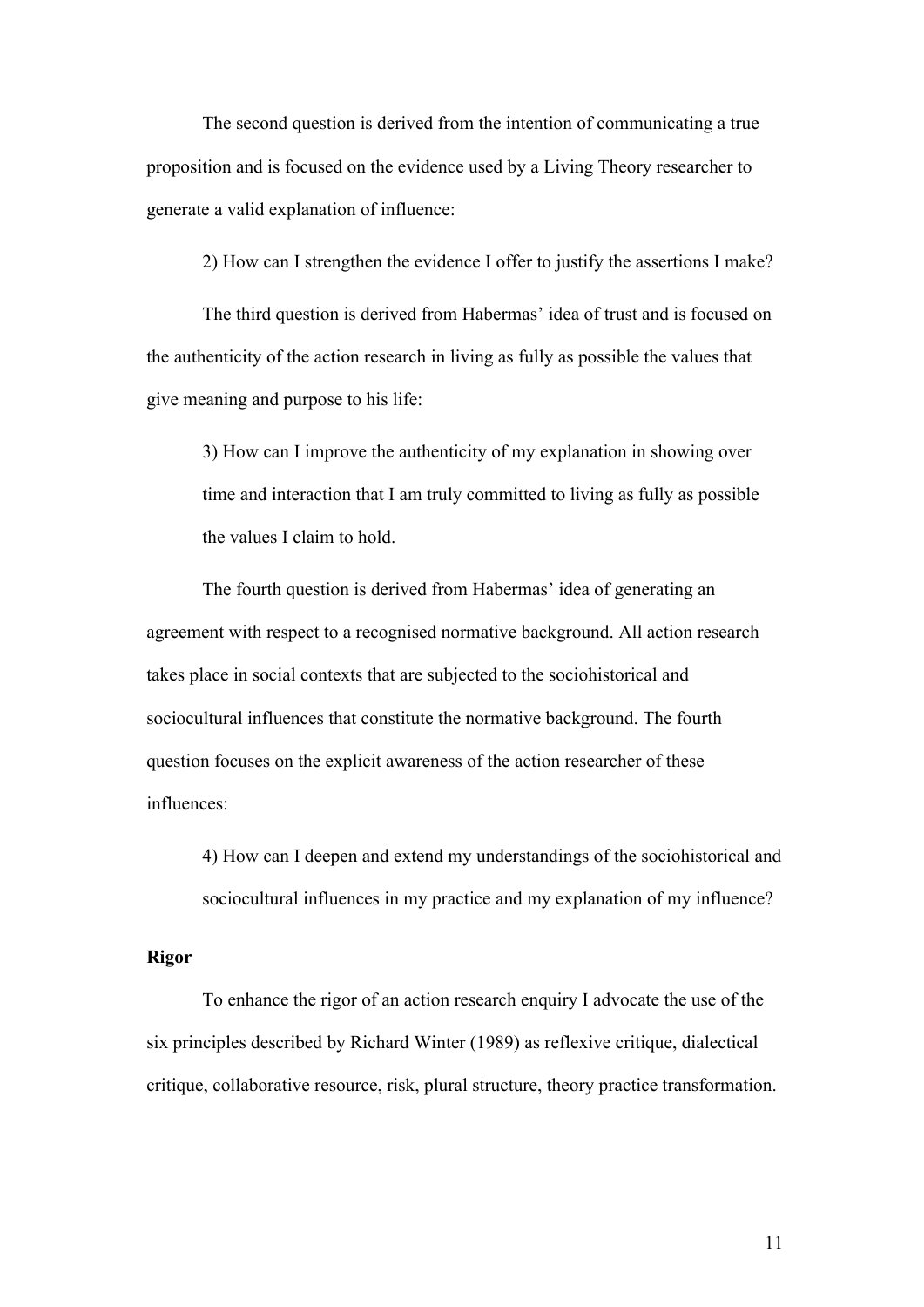#### **Principle No. 1: Reflexive critique**

Winter (1989) explains the first principle, that of reflexivity as making judgments from various personal experiences rather than on representative samples of universally agreed categories. In Winters' focus on rigor rather than validity the result of a reflexive critique takes the form of a dialogue between writers and readers about possible interpretations of experience. In the above section on validity the concern is with justifying a claim to know. In Winter's approach to rigor, the focus is on transforming claims to know into questions that can move an enquiry forward. My analysis of years of enacting educational reflexivity in supervising research into creating living-educational-theories are described in a recent paper available online (Whitehead, 2014).

#### **Principle No. 2: Dialectic critique**

This principle is based on the idea of 'dialectics' as a general theory of the nature of reality and of the process of understanding reality. I owe much of my understanding of dialectics to the work of Ilyenkov (1977) who emphasized the importance of contradiction as the nucleus of dialectics. In Winter's approach to dialectic critique the overall context of relations is seen as a unity in the face of their apparent separateness. Within the unit the researcher looks for the internal contradictions that provide the reasons to explain changes and transformations. In the generation of living-theories the existence of 'I' as a living contradiction in enquiries of the kind, 'How do I improve what I am doing?' emphasizes the importance of dialectic critique. A detailed and rigorous analysis of my use of dialectic critique can be explored in Whitehead (1982).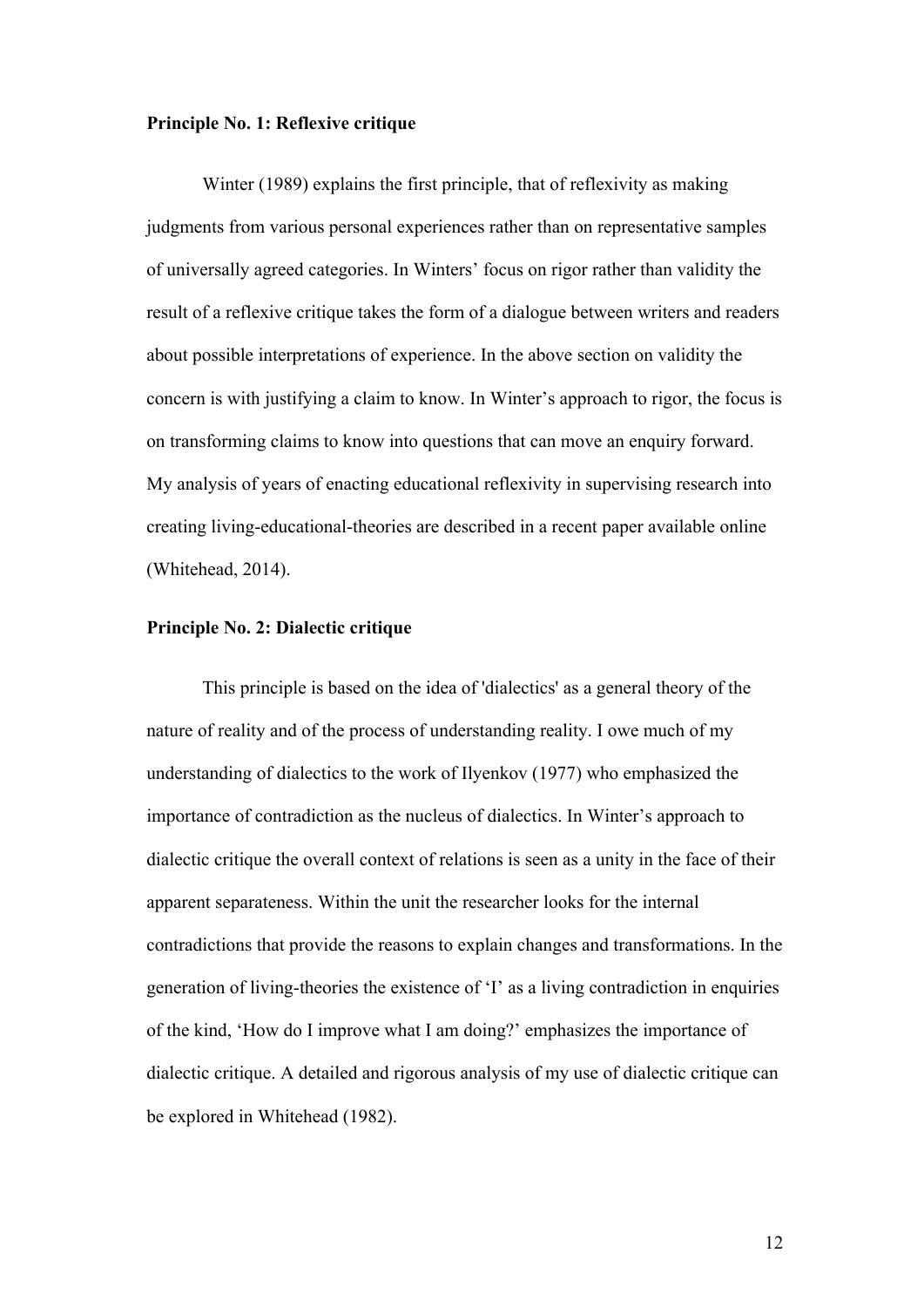#### **Principle No. 3: Collaborative resource**

The principle of collaborative resource promotes the inclusion of understandings from a range of different sources whilst deconstructing these contributions in the reconstruction of new categories and interpretations. This process of deconstruction and reconstruction is unlike positivistic research where the researcher claims to be detached from those he or she is observing. The process enables a movement from a personal and subjective starting point towards meanings that have been interpersonally negotiated.

Take for example the use of the idea of 'empathetic resonance' in my own living-educational-theory. I first encountered the idea of empathetic resonance in the writings of Sardello (2008). For Sardello, empathetic resonance is the resonance of the individual soul coming into resonance with the Soul of the World (p. 13) and carries a religious meaning. I am using *empathetic resonance,* as a humanistic educator with no theistic commitments, to communicate a feeling of the immediate presence of the other in communicating the living values that the other experiences as giving meaning and purpose to their life. Using digital video of my collaborative practices with others I have interpersonally negotiated meanings of 'being loved into learning' from the shared communication of these meanings with the experience of empathetic resonance in viewing digital video. You can access details of the way in which this was done with Elizabeth Campbell, Jacqueline Delong and Cathy Griffin (Campbell et. al., 2013). Such enquiries are not without risk.

## **Principle No. 4: Risk**

Some Action Researchers are willing to risk the implications of seeking to live their values as fully as possible within their social context. We accept the risk of placing ourselves, as living contradictions, in the change process as we are seeking to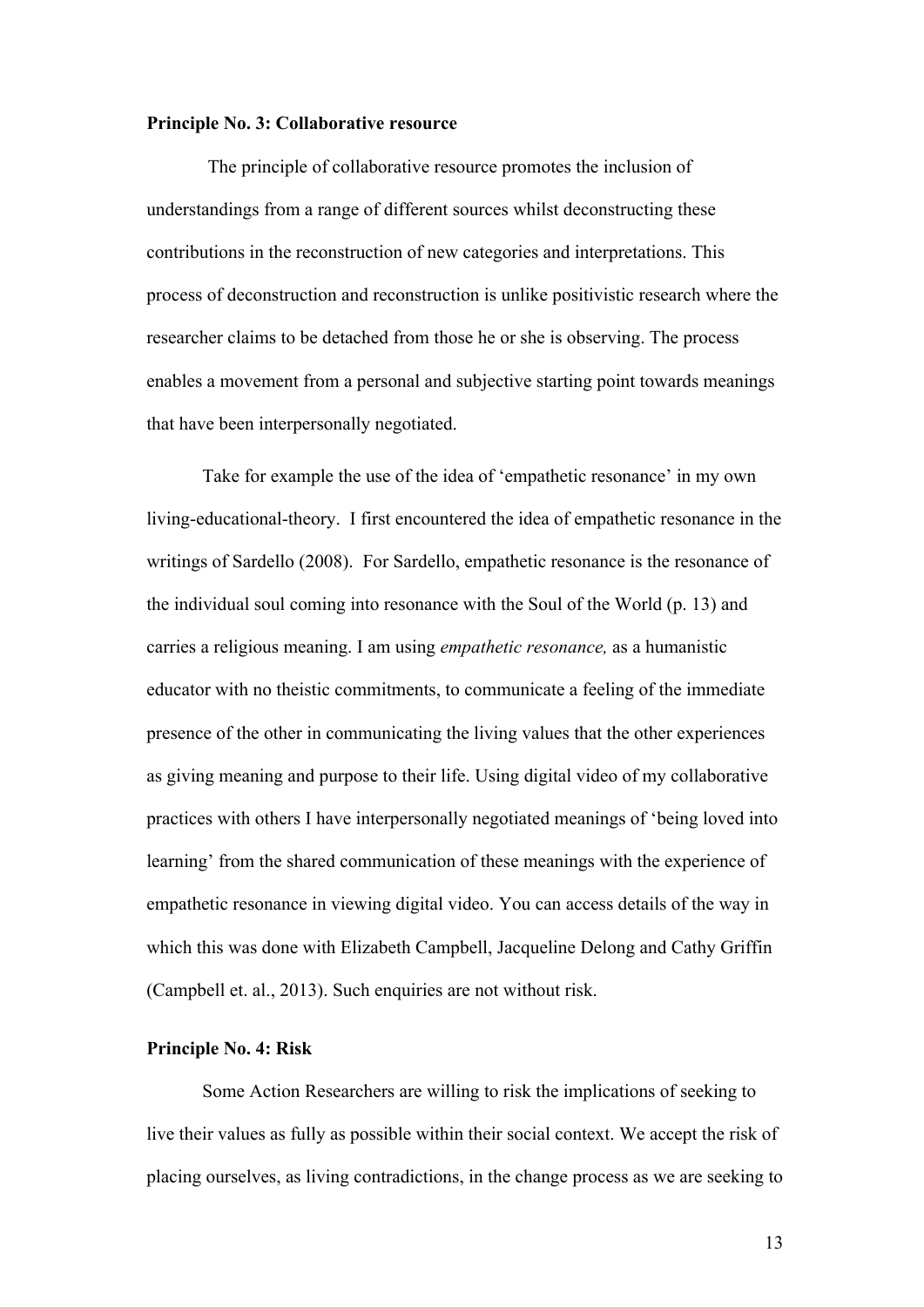learn as much as possible in the process of improving our educational influences in our own learning, in the learning of others and in the learning of the social formations in which we live and work.

I documented and analyzed the risks I encountered and responding to in The Growth of Educational Knowledge: Creating your own living-educational-theories (Whitehead, 1993).

The risks are documented and analyzed in terms of the living contradictions:

- i) I am a University Academic. I am not an academic.
- ii) I am a creative academic. I am not a creative academic.
- iii) I can question the judgments of examiners. I cannot question.
- iv) My writings are consistent with my duties as a University Academic. They are not consistent.

The analyses point to the importance of prudence in assessing risks, especially when there is a threat to one's employment in engaging with the power relations within the workplace, which may have a vested interest in suppressing publications that are critical of the organization.

#### **Principle No. 5: Plural Structure**

My master's degree dissertation on a 'Preliminary Investigation of the Process through which Adolescents acquire Scientific Understanding' (Whitehead, 1972) was presented as a conventional research report of the time as a linear, chronology of events, in the single voice of myself as the author, with a focus on causal relationships between dependent and independent variables in a controlled experimental design. I offered and organized the evidence to justify my assertions.

I agree with Winter (1989) that the process of Action Research seeks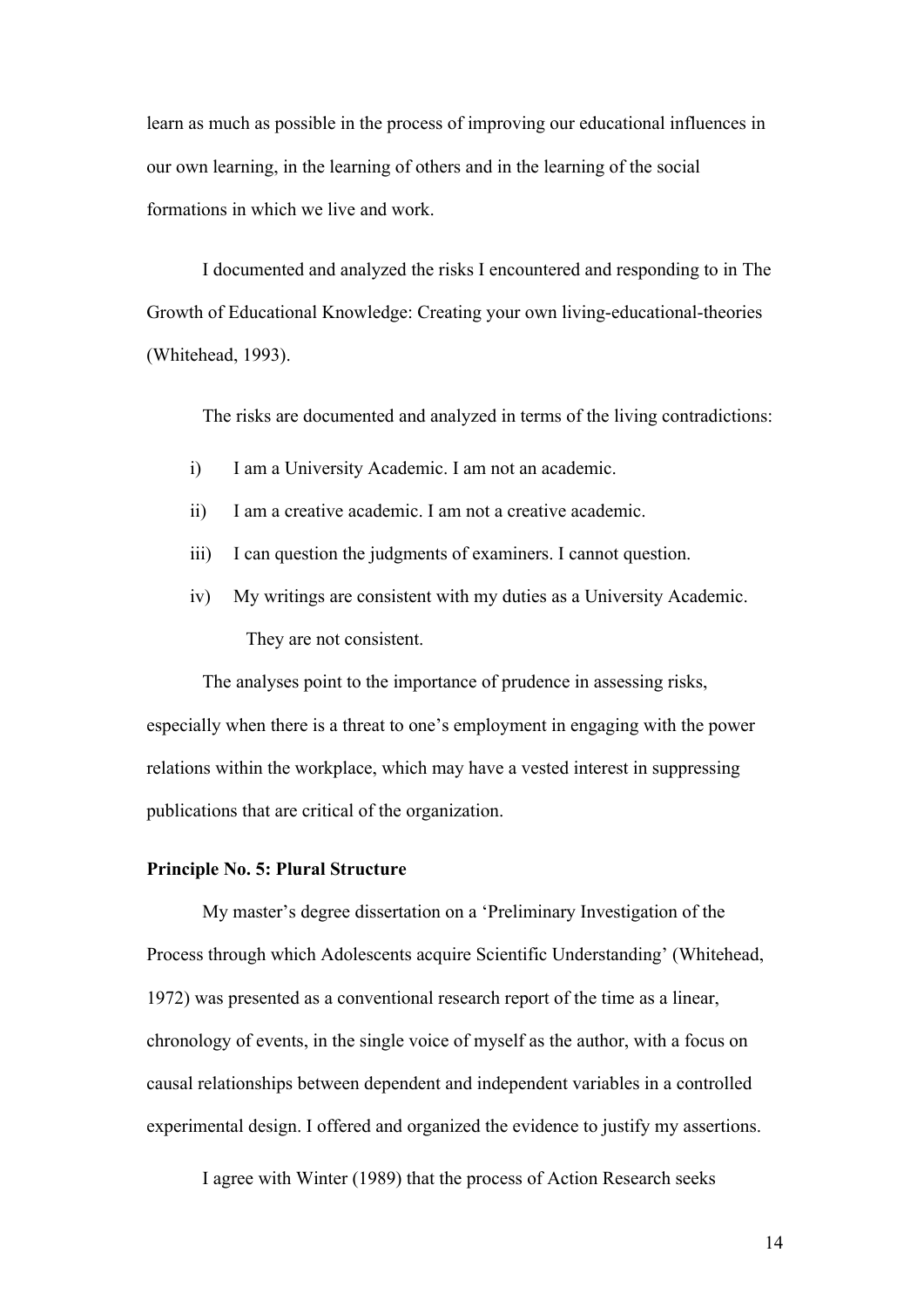differences, contradictions, possibilities and questions, as ways of opening up new avenues for action. I agree that an action research report should be presented in terms of the multiplicity of viewpoints that make up the situation. Because of the multiplicity of viewpoint Winter considers the appropriate format for an Action report to be a 'plural structure'. This consists of various accounts and various critiques of those accounts. Because of Winter's concern with rigor, rather than validity he says that such accounts should end not with conclusions that are intended to be convincing but with questions and possibilities that are intended to be 'relevant' in various ways for different readers.

You can see my first action research report that is presented with such a plural structure (Whitehead, 1976).

### **Principle No. 6: Theory, practice and transformation**

I agree with Winter that theory and practice are not two distinct entities but two different and yet interdependent and complementary phases of the change process. Each living-educational-theory is grounded in practice with enquiries of the kind, 'How do I improve what I am doing?' Such theories are transformed by transformations of practice. Theory and practice are not in mutual opposition but each is necessary to the other in the continuous evolution of both practice and theory.

Peggy Kok (1991) has given a very clear analysis of the use of Winter's 6 principles for enhancing the rigor of an action research account.

Many Action Researchers have faced, as I have, questions about the objectivity, validity, rigour and generalizability of their explanations of influence.

#### **Generalizability**

Instead of thinking of a living-educational-theory in terms of a set of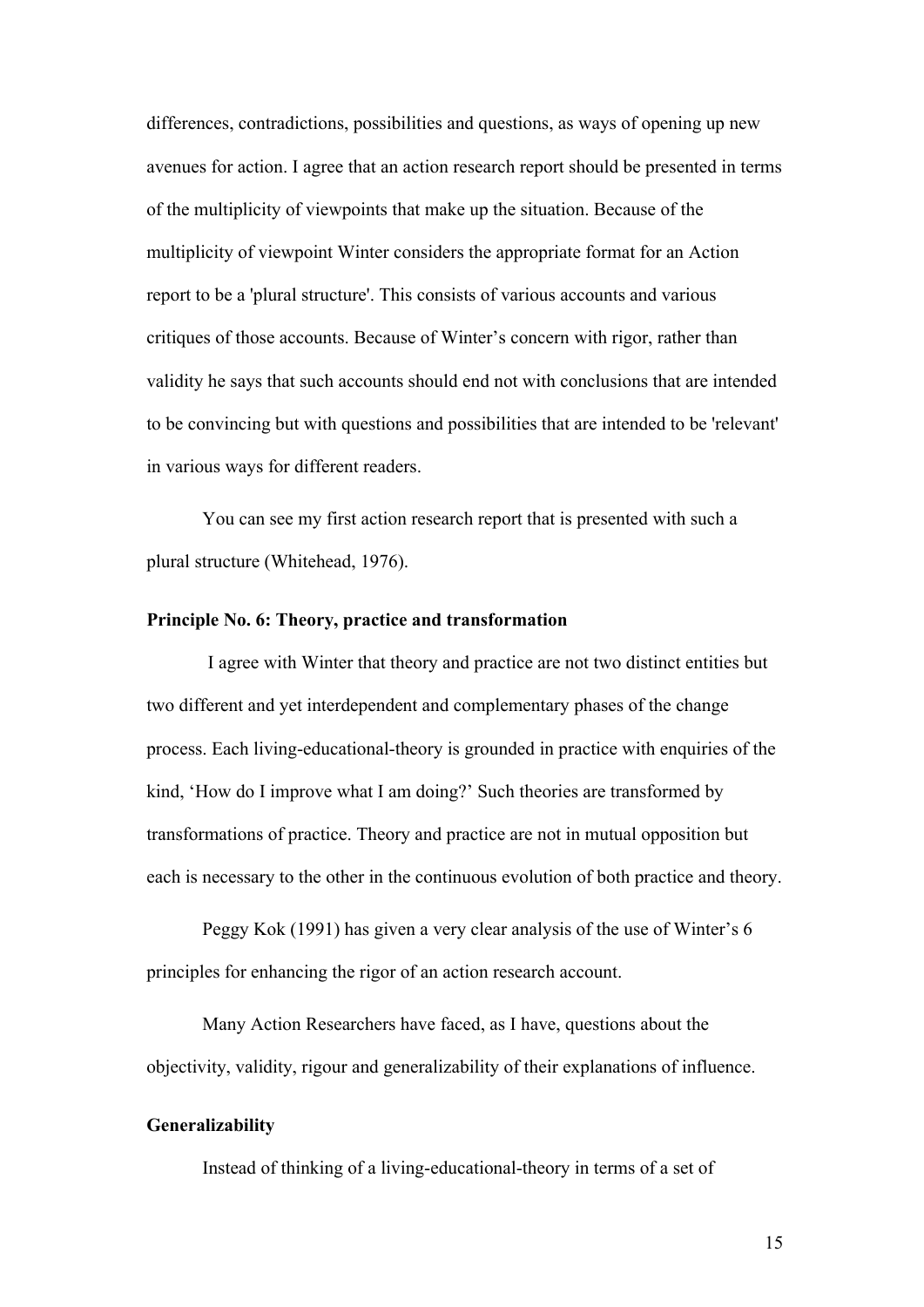propositional relationships between linguistic concepts I have proposed a view of educational theory as a dynamic and living form whose content changes with the developing public conversations of those involved in its creation:

The theory is constituted by the practitioners' public descriptions and explanations of their own practice. The theory is located not solely within these accounts but in the relationship between the accounts and the practice. It is this relationship that constitutes the descriptions and explanations as a living form of theory. In being generated from the practices of individuals it has the capacity to relate directly to those practices. To the extent that the values underpinning the practices, the dialogues of question and answer and the systematic form of action/reflection cycle, are shared assumptions within this research community, then we are constructing an educational theory with some potential for generalizability. The 'general' in a living theory still refers to 'all' but instead of being represented in a linguistic concept, 'all' refers to the shared form of life between the individuals constituting the theory. Now history shows us that new ideas have often met with skepticism, rejection or hostility from those who are working within the dominant paradigm. Researchers who are trying to make original and acknowledged contributions to their subject, education, might expect powerful opposition to their ideas. (Whitehead, 1989, pp. 47-48)

In resisting such opposition it is necessary to engage in the politics of educational knowledge (Whitehead & Lomax, 1987; Whitehead, 2009).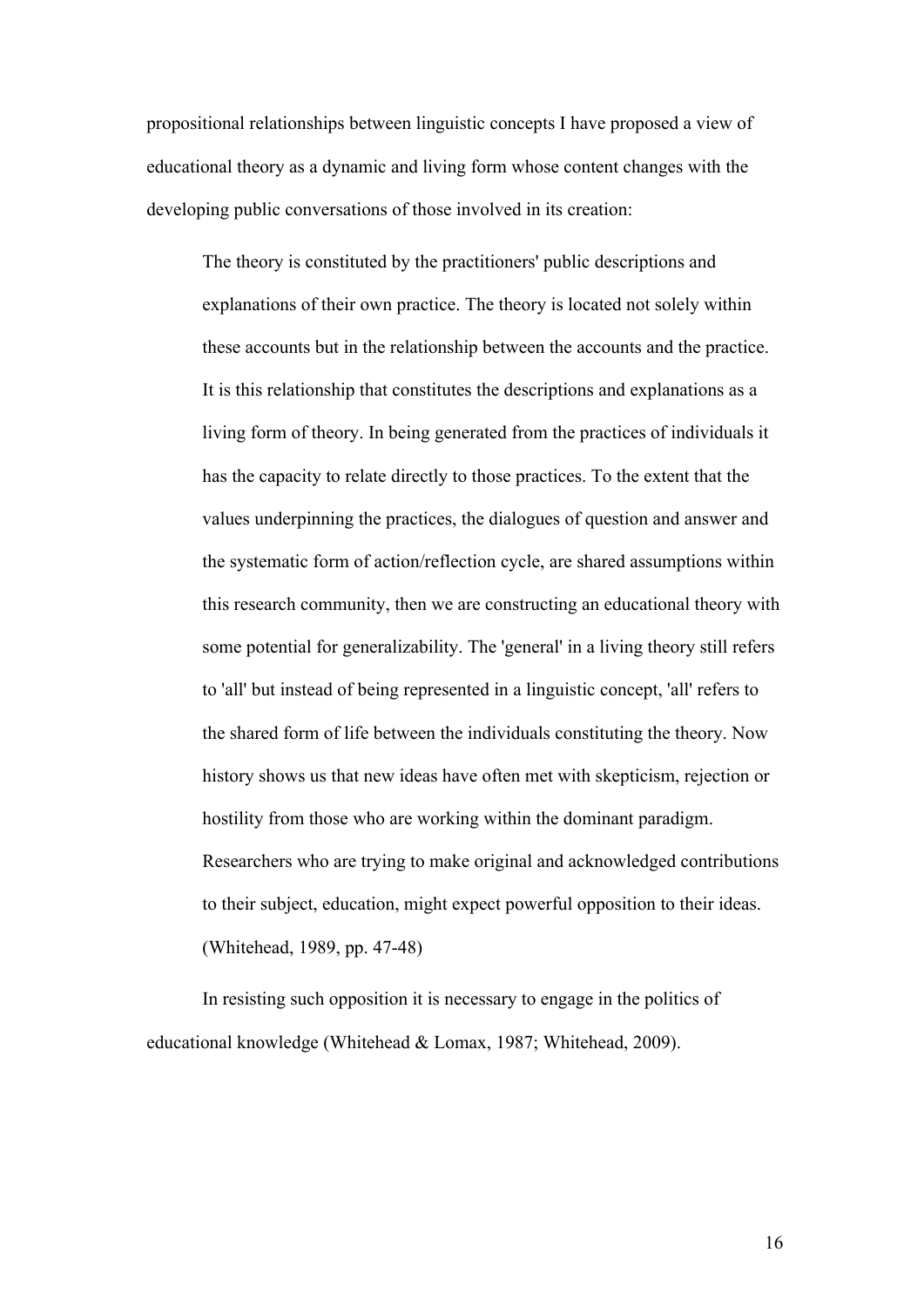#### *Part 3: Spreading the influence of Living Theory research*

The growth of my educational knowledge since my initial teacher education program in 1966-7 has included the influences of my first degree in physical sciences with their positivist and propositional epistemologies in which contradictions are excluded from theory. Since 1980 the growth has included the influence of a dialectical epistemology within which contradiction is taken to be the nucleus. The growth has included the influence of a living epistemology with its living and inclusion logic which can hold insights from theories that are structured by propositional and dialectical understandings (Whitehead & Rayner, 2009).

In 1995 I produced a guide to help my students understand action research (Whitehead, 1995) which is organized into 5 action reflection cycles with each cycle focused on **improving practice** but with deepening and extending insights, from current social theories, into the generation of living-educational-theories for cultural renewal.

#### **Living-educational-theories and Living Theory research**

Working with the above sense of generalizability I conclude by focusing on the spreading influence of living-educational-theories and Living Theory research. This includes evidence from the living-theory section from Action Research (www.actionresearch.net) and the Educational Journal of Living Theories (ejolts.net). These websites make publically available masters and doctoral living-theories and publications from Europe (Croatia, UK, Ireland and Norway), USA, Canada, South Africa, Australia, China and Japan. Each living-theory is presented as an explanation of the individual's educational influence in their own learning, in the learning of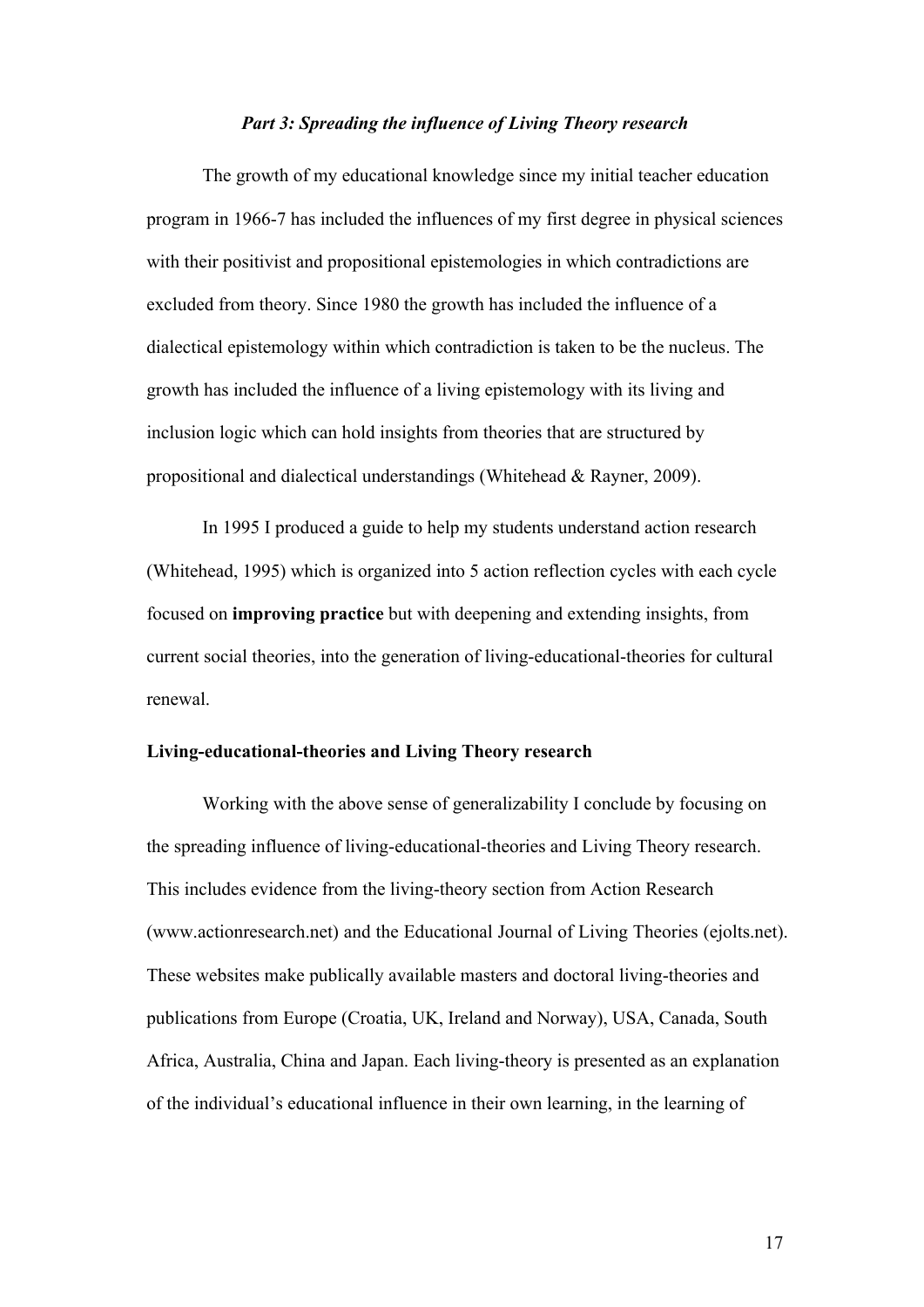others and in the learning of the social formations that influence the practice and writings.

I am now exploring how such educational influences can be extended in a global social movement that includes the commitment of individuals to live their ontological and relational values as fully as possible. These values are both explanatory principles and living standards of judgment (Laidlaw, 1996). We can use values as explanatory principle to which we can hold ourselves and each other to account. We can also use values as living standards of judgment for evaluating the validity of our contributions to educational knowledge. The interactive component to building the community is a listserv called practitioner research, which provides the connections among the community (http://tinyurl.com/6z4e8wk). The kind of discussion that takes place in the discussion forum is described below.

I am experiencing the spreading global influence of living-educationaltheories and Living Theory research through educational conversations that appear to me to have the characteristics of Ubuntu ways of being. In this way of being there is the recognition of 'I am because we are' (Whitehead, 2011). If you access this Inaugural Mandela Day lecture you will be able to play a video-clip of Nelson Mandela talking about the influence of an Ubuntu way of being in his own life. Charles (2007) gained academic legitimacy for Ubuntu as a living standard of judgment in his doctoral thesis on 'How can I bring Ubuntu as a living standard of judgment into the Academy? Moving beyond decolonization through societal reidentification and guiltless recognition.' Phillips (2011) followed this with his doctoral thesis on 'My Emergent African Great Story.' Both Charles and Phillips acknowledge their Afro-Caribbean heritage in their understanding of Ubuntu.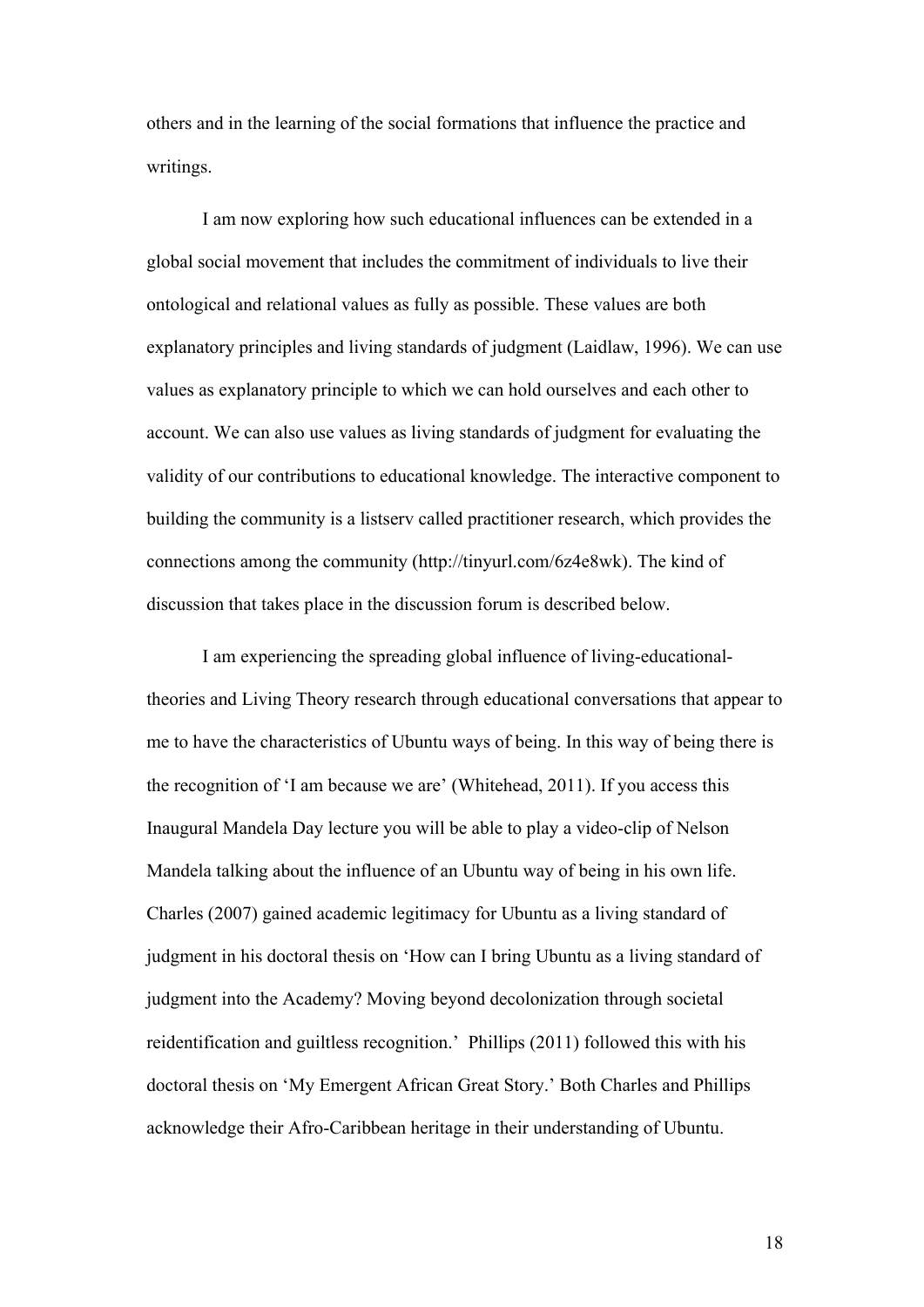In spreading the global influence of Living Theory research I have also advocated the integration of Inoue's (2012, 2015) insights into the integration of East Asian Epistemology into Western ways of knowing (Whitehead, 2015a). This global influence can be seen in Dent's (2015) Thesis from Malaysia on 'A reflexive study of the continuous practice improvement of a global professional.' The importance of engaging with a sense of oneself as a global professional, in spreading the influence of Living Theory research, can also be seen in the writings of Coombs, Potts & Whitehead (2014), who have explored living-global-citizenship as both an explanatory principle and living standard of judgment in terms of international educational development and learning through sustainable partnerships.

At the heart of the ideas of being a global professional, with the value of living-global-citizenship, are particular qualities of relationship that carry hope for the flourishing of humanity. Such relationships can be experienced with reflections on data on the 'living-posters' from the Town Hall Meeting at the 2015 Conference of the Action Research Network of the Americas (Whitehead, 2015b). It is difficult, if not impossible, to communicate the embodied expressions of these values through printed text alone. Hence my emphasis on the importance of visual narratives, using digital video technology for communicating these meanings. The use of multi-screen SKYPE conversations as shown in the above reflections on data, from the ARNA 2015 Town Hall Meeting, with participants from Canada, the USA, the Republic of Ireland, the UK, South Africa and India, is a recent innovation in spreading the global influence of Living Theory research and the unique contributions of individuals in their living-educational-theories.

Social media can also be useful for spreading the influence of Action Research and Living Theory research. For example, Margaret Riel (2015), made use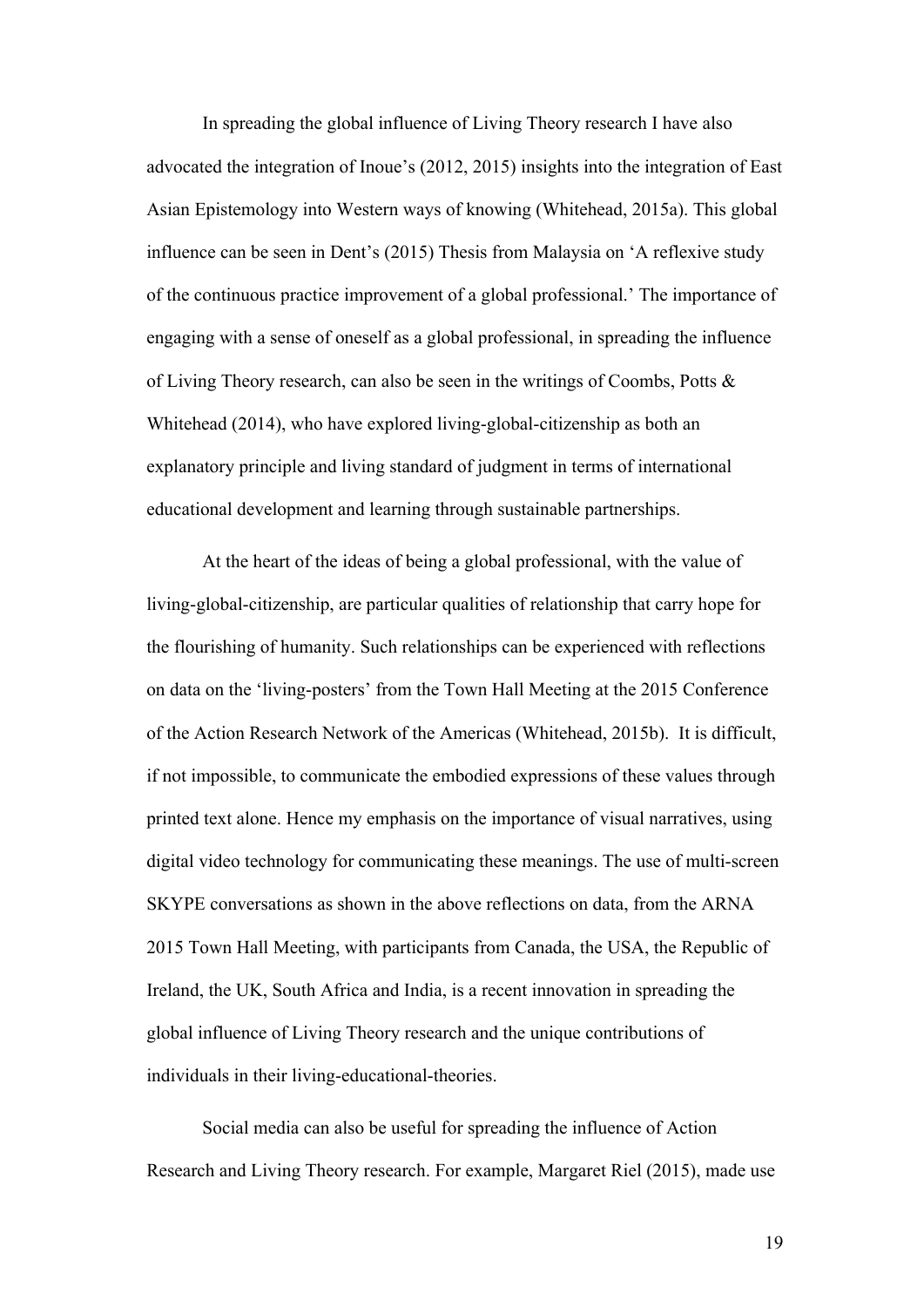of social media to make available a free on-line action research program which includes learning activities with a video and resources to support them. The sharing of these resources on the practitioner-researcher discussion forum generated a good discussion around the issue of one's identity as an action researcher including the sharing of video (Kaplan, 2015).

Through these journal and community spaces action researchers can share their thoughts, ideas and writings with others who are committed to living as fully as possible the values that carry hope for the flourishing of humanity. Each livingeducational-theory, shows how insights can be used from traditional, propositional and dialectical theories without denying the rationality of each others' world view. In the ways described above I believe that we are contributing, as Action and Living Theory researchers and global citizens, to improving international educational development and learning through our sustainable partnerships as we support each other in our enquiries of 'How do I improve what I am doing?'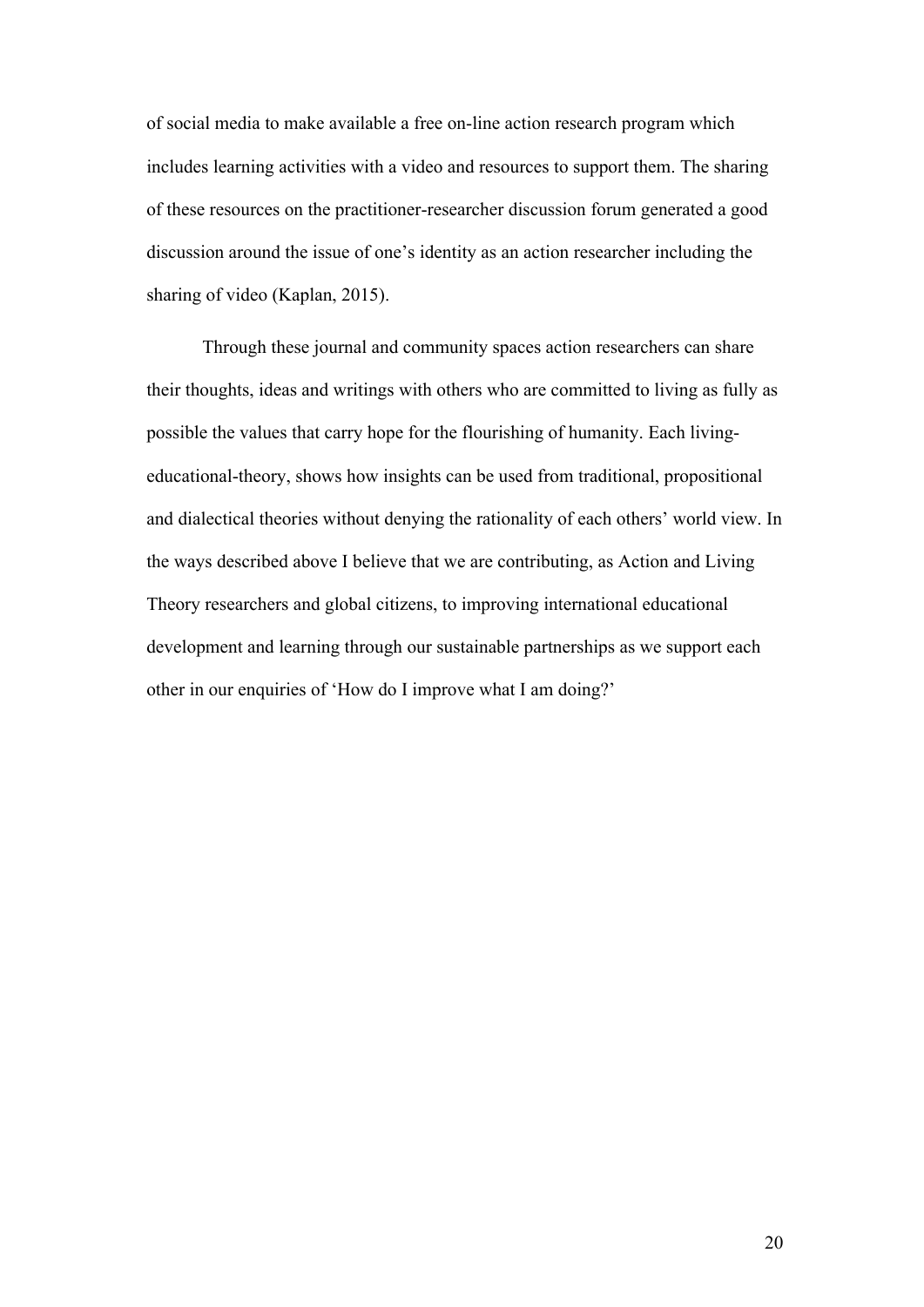### *References*

Adler-Collins, J. (2007). *Developing an inclusional pedagogy of the unique: How do I clarify, live and explain my educational influences in my learning as I pedagogise my healing nurse curriculum in a Japanese university?* (Doctor al dissertation, University of Bath). Retrieved from http://www.actionresearch.net/jekan.shtml

Altrichter, H., Kemmis, S., McTaggart, R., & Zuber-Skerritt, O. (1990). Defining, confining or refining action research? In O. Zuber-Skerritt (Ed.), *Action research for change and development.* (pp. 13-20). (1990) Brisbane, Australia: Griffith University Press.

Campbell, E., Delong, J., Griffin, C. & Whitehead, J.

(2013). Introduction to living theory action research in a culture of inquiry tra nsforms learning in elementary, high school and post-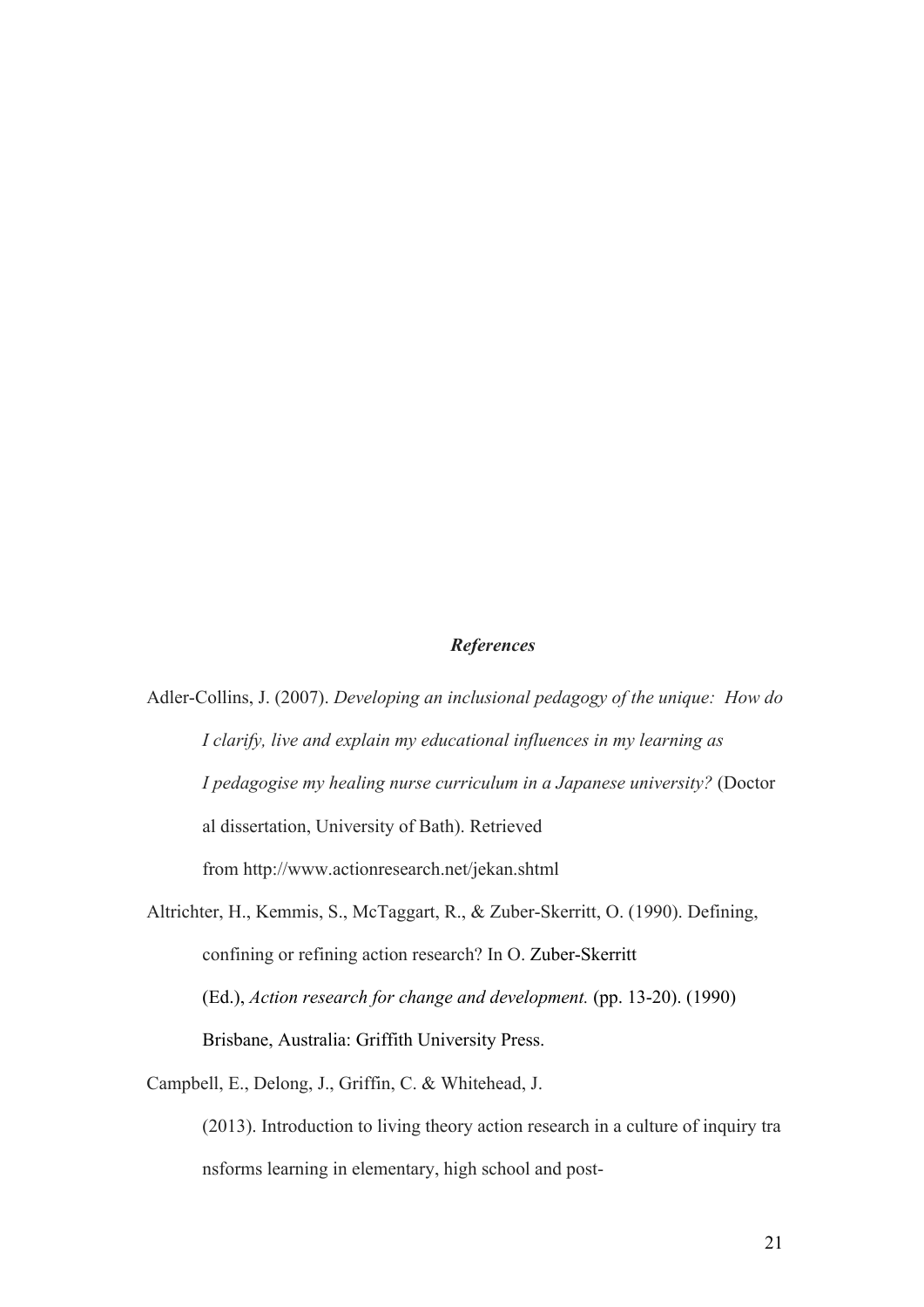graduate settings. *Educational Journal of Living Theories*, *6*(2), 1-11. Retrieved from http://ejolts.net/node/211

Carr, W., & Kemmis, S. (1985). *Becoming critical: Education, knowledge and action research.* Brighton, MI: Falmer Press.

Chaiklin, S. (2011). The role of practice in cultural-historical science.

In M. Kontopodis, C. Wulf, & B. Fichtner (Eds.), *Children, development and education: Cultural, historical, anthropological perspectives* (pp. 227- 246). Dordrecht, Netherlands: Springer.

Charles, E. (2007). *How can I bring* 

*Ubuntu as a living standard of judgement into the academy? Moving beyond decolonization through societal reidentification and guiltless recognition* (Doctoral dissertation, University of Bath). Retrieved from http://www.actionresearch.net/living/edenphd.shtml

Coombs, S., Potts, M., Whitehead, J.

(2014). *International educational development and learning through sustaina ble partnerships: Living global citizenship*. London, England: Palgrave Macmillan.

- Crotty, Y. (2012). *How am I bringing an educationally entrepreneurial spirit into higher education?* (Doctoral dissertation, Dublin City University). Retrieved from http://www.actionresearch.net/living/yvonnecrotty.shtml
- Cunningham, B. (1999). How do I come to know my spirituality as I create my own living educational theory? (Doctoral dissertation, University of Bath). Retrieved from http://www.actionresearch.net/living/ben.shtml
- Dadds, M., & Hart, S. (2001). *Doing practitioner research differently*. London, England: RoutledgeFalmer.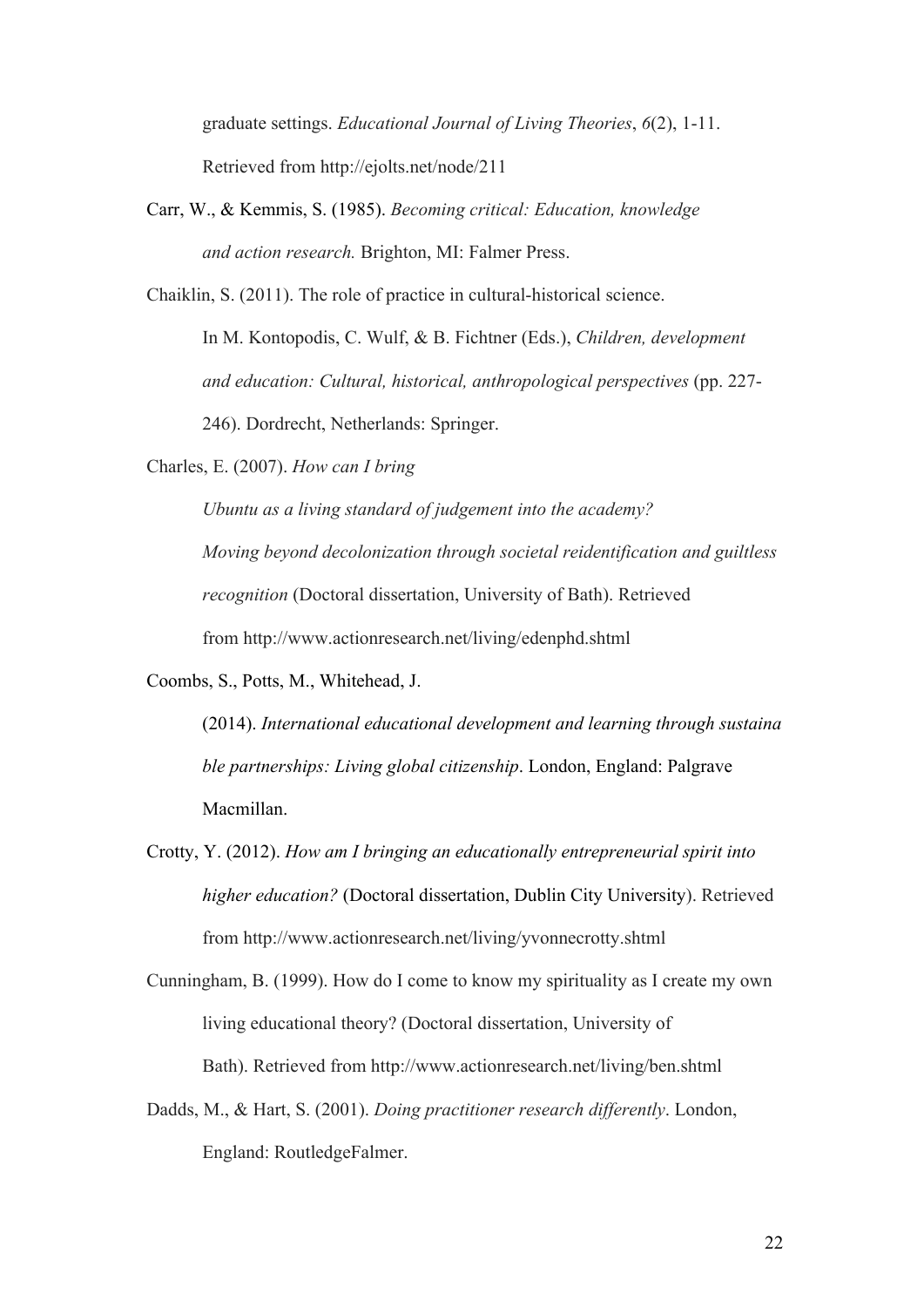- Dent, M.M. (2015). *A reflexive study of the continuous practice improvement of a global professional* (Doctoral dissertation), Institute of Graduate Studies, University of Malaya, Malaysia.
- Habermas, J. (1976). *Communication and the evolution of society*. London, England: Heinemann.
- Habermas, J. (2002). *The inclusion of the other: Studies in political theory*. Oxford, England: Polity.
- Hirst, P. (Ed.). (1983). *Educational theory and its foundation disciplines*. London, England: RKP.
- Huxtable, M. (2012). *How do I evolve living-educational-theory praxis in livingboundaries?* (Doctoral dissertation, University of Bath).

Retrieved from http://www.actionresearch.net/living/mariehuxtable.shtml

Ilyenkov, E. (1977). *Dialectical logic*. Moscow, Russia: Progress Publishers.

- Inoue, N. (2012). *Mirrors of the mind: Introduction to mindful ways of thinking education.* New York, NY: Peter Lang.
- Inoue, N. (2015) *Beyond actions: Psychology of action research for mindful educational improvement*. New York, NY: Peter Lang.
- Kaplan, B. (2013). *How do I use my living and lived experience to influence creative economic independence in others?* (Master's thesis, Durban University of Technology). Retrieved

from http://www.actionresearch.net/living/kaplan/KaplanMTech032014.pdf

Kok, P. (1991). Rigour in an action research account. In J. Whitehead (Ed.), *Advanced bluffers guide for educational action researchers (pp. 76-82).*  Retrieved from http://www.actionresearch.net/writings/jack/95contents.pdf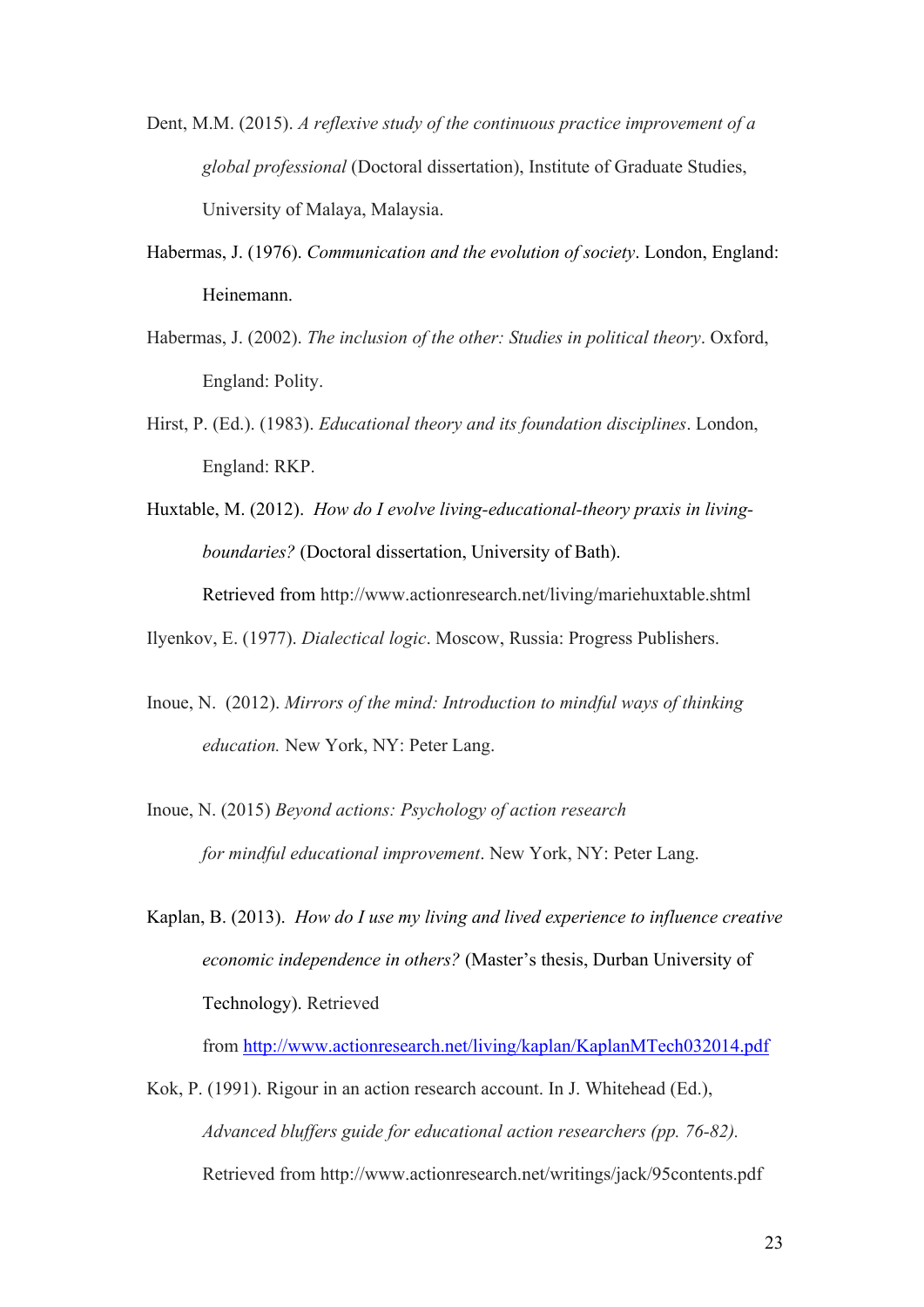Laidlaw, M. (1996). *How can I create my own living educational theory as I offer you an account of my educational development?* (Doctoral dissertation, University of Bath). Retrieved from http://www.actionresearch.net/living/moira2.shtml Naidoo, M. (2005). *I am because we are (A never ending story). The emergence of a* 

*living theory of inclusional and responsive practice.* (Doctoral dissertation, University of Bath). Retrieved from http://www.actionresearch.net/naidoo.shtml

Phillips, I. (2011) *My emergent African great story 'living I' as naturally including neighbourhood, embodying an audacious valuing so cial living pedagogy and imagining the universe luminously, as an energetic i nclusion of darkness throughout light and light in darkness.* (Doctoral dissertation, University of Bath). Retrieved from http://www.actionresearch.net/writings/phillips.shtml

- Popper, K. (1975). *The logic of scientific discovery*. London, England: Hutchinson &  $Co<sub>1</sub>$
- Potts, M. (2012). *How can I reconceptulaize international experience partnerships as a form of 'living citizenship'?* (Doctoral dissertation, Bath Spa University). Retrieved from http://www.actionresearch.net/living/markpotts.shtml

Rawal, S. (2006). *The role of drama in enhancing life skills in children with specific learning difficulties in a Mumbai school: My reflective account*. (Doctoral dissertation, Coventry University in Collaboration with the University of Worcester). Retrieved from http://www.actionresearch.net/living/rawal.shtml

Riel, M. (2015). *Action research online course*. Retrieved from http://ccar.wikispaces.com/AR+Tutorial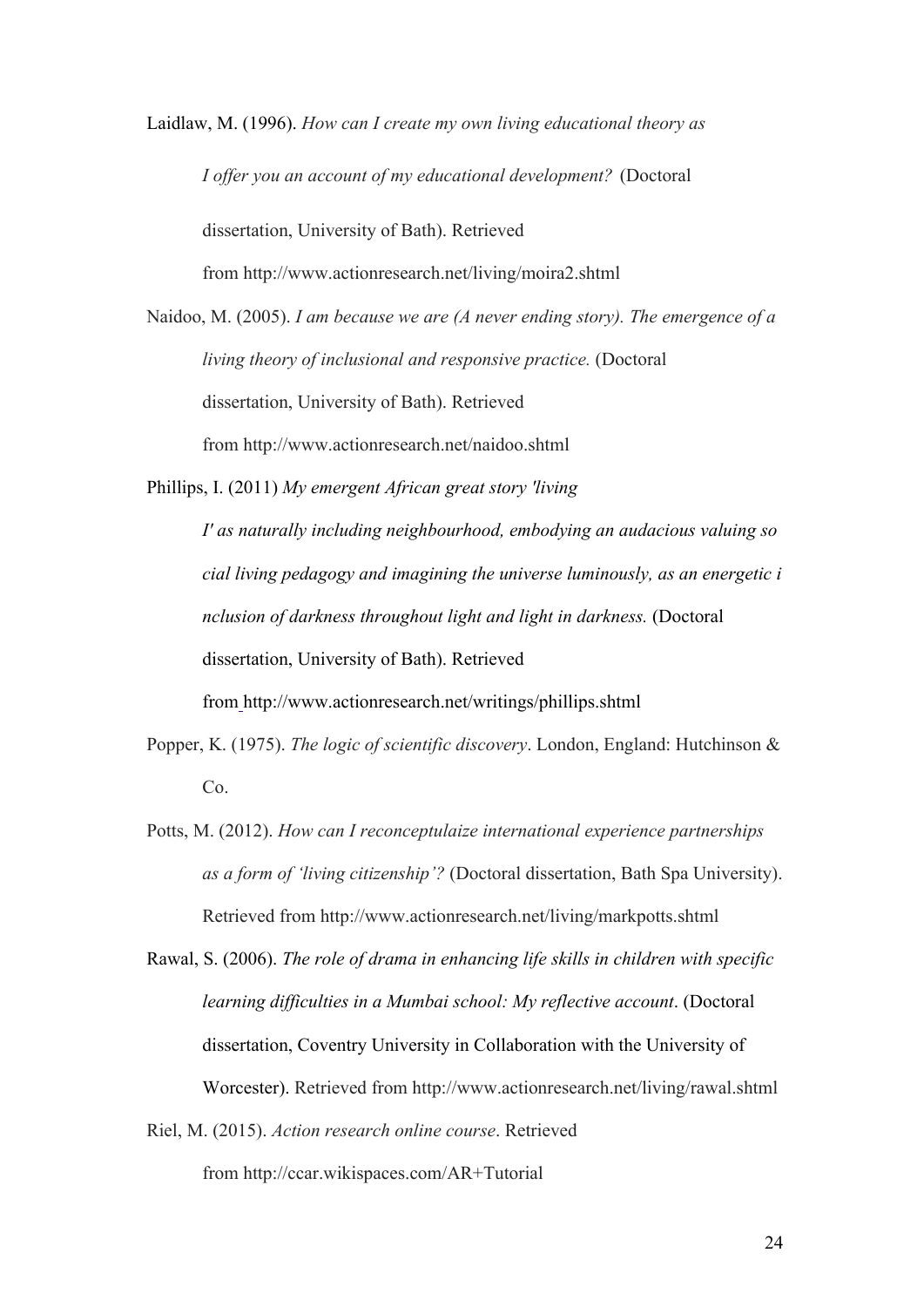- Sardello, R. (2008). *Silence: The mystery of wholeness*. Berkeley, CA: Goldenstone Press.
- Spiro, J. (2008). *How I have arrived at a notion of knowledge transformation, through understanding the story of myself as creative writer, creative educator, creative manager, and educational researcher*. (Doctoral dissertation, University of Bath). Retrieved from http://www.actionresearch.net/living/janespirophd.shtml
- Tattersall, P. (2011). *How am I generating a living theory of environmental activism with inclusionaility?* (Doctoral dissertation, University of Western Sydeny). Retrieved from

http://www.actionresearch.net/living/tattersallphd/philtphd.pdf

- Van Tuyl, G. (2009). *From engineer to co-creative catalyst: An inclusional and transformational journey*. (Doctoral dissertation, University of Bath). Retrieved from http://www.actionresearch.net/living/gvt.shtml
- Whitehead, J. (1972). *A preliminary investigation of the process through which adolescents acquire scientific understanding*. (Unpublished master's thesis). University of London, UK.

Whitehead, J. (1976). *Improving learning for 11-14 year olds in mixed ability science groups.* Swindon, England: Wiltshire Curriculum Development Centre. Retrieved from http://www.actionresearch.net/writings/ilmagall.pdf

Whitehead, J. (1982). *A dialectician's guide for educational researchers*. A booklet presented at the 1982 British Educational Research Association (BERA) Conference at St. Andrews University. Retrieved from http://www.actionresearch.net/living/whiteheadphd2/phdjw5-2.pdf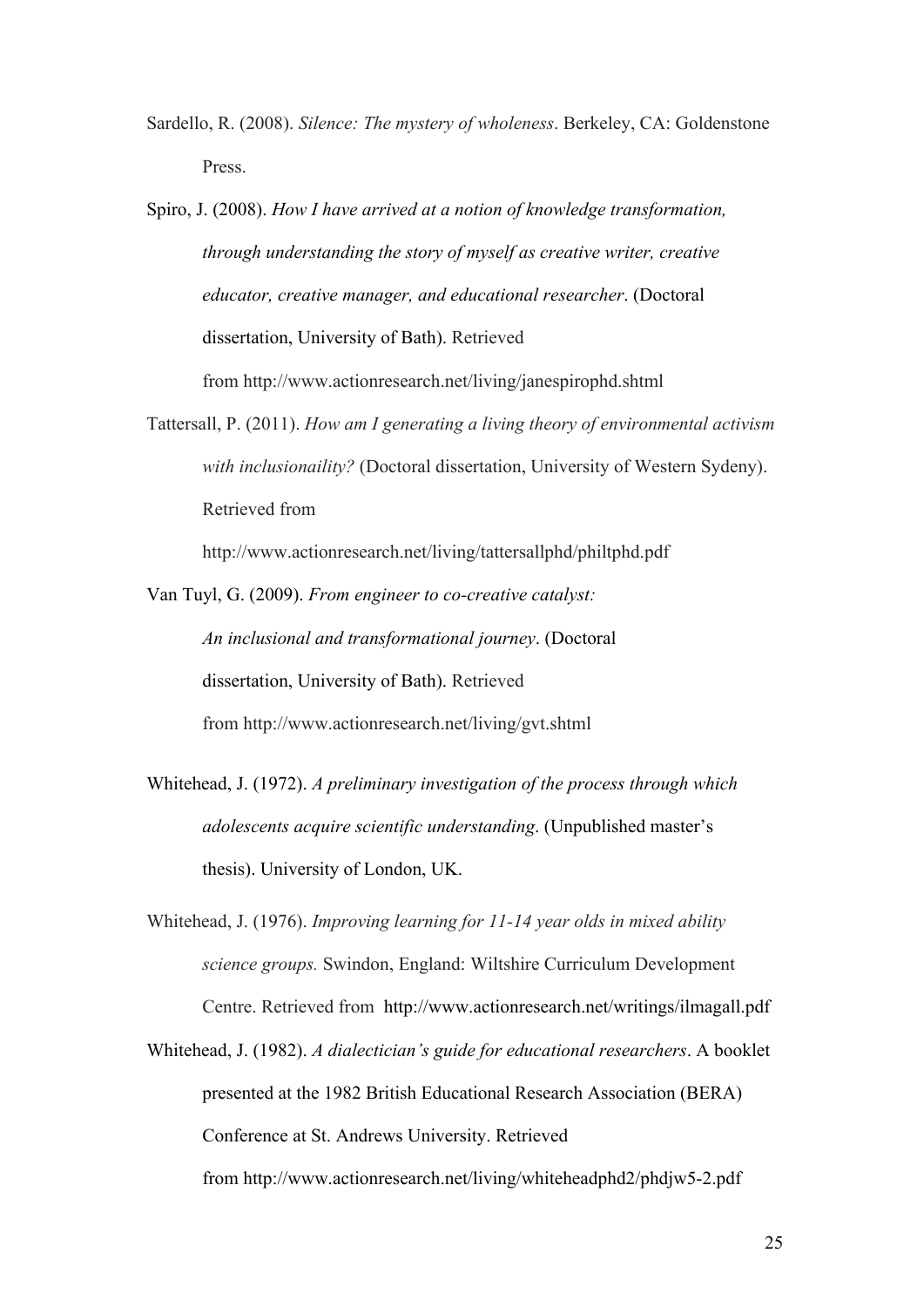Whitehead, J. (1985). An analysis of an individual's educational development - the basis for personally orientated action research. In M. Shipman (Ed.), *Educational research: Principles, policies and practice* (pp. 97-108). London, England: Falmer. Retrieved from http://www.actionresearch.net/writings/jack/jw1985analindiv.pdf

Whitehead, J. (1989). Creating a living educational theory from questions of the kind, 'How do I improve my practice?' *Cambridge Journal of Education*, *19*(1), 41-52. Retrieved from http://www.actionresearch.net/writings/livtheory.html

- Whitehead, J. (1993) *The growth of educational knowledge: Creating your own living educational theories.* Bournemouth, UK: Hyde Publications. Retrieved from http://www.actionresearch.net/writings/jwgek93.htm
- Whitehead, J. (Ed.). (1995). *Advanced bluffer's guide for educational action researchers: Improving the quality of professional practice and creating living educational theories for cultural renewal.* Retrieved from http://www.actionresearch.net/writings/jack/95contents.pdf
- Whitehead, J. (1999). *How do I improve my practice? Creating a new discipline of educational enquiry.* (Doctoral dissertation, University of Bath). Retrieved from http://www.actionresearch.net/living/jackwhitehead2.shtml
- Whitehead, J. (2008). Using a living theory methodology in improving practice and generating educational knowledge in living theories. *Educational Journal of Living Theories 1*(1), 103-126. Retrieved from http://ejolts.net/node/80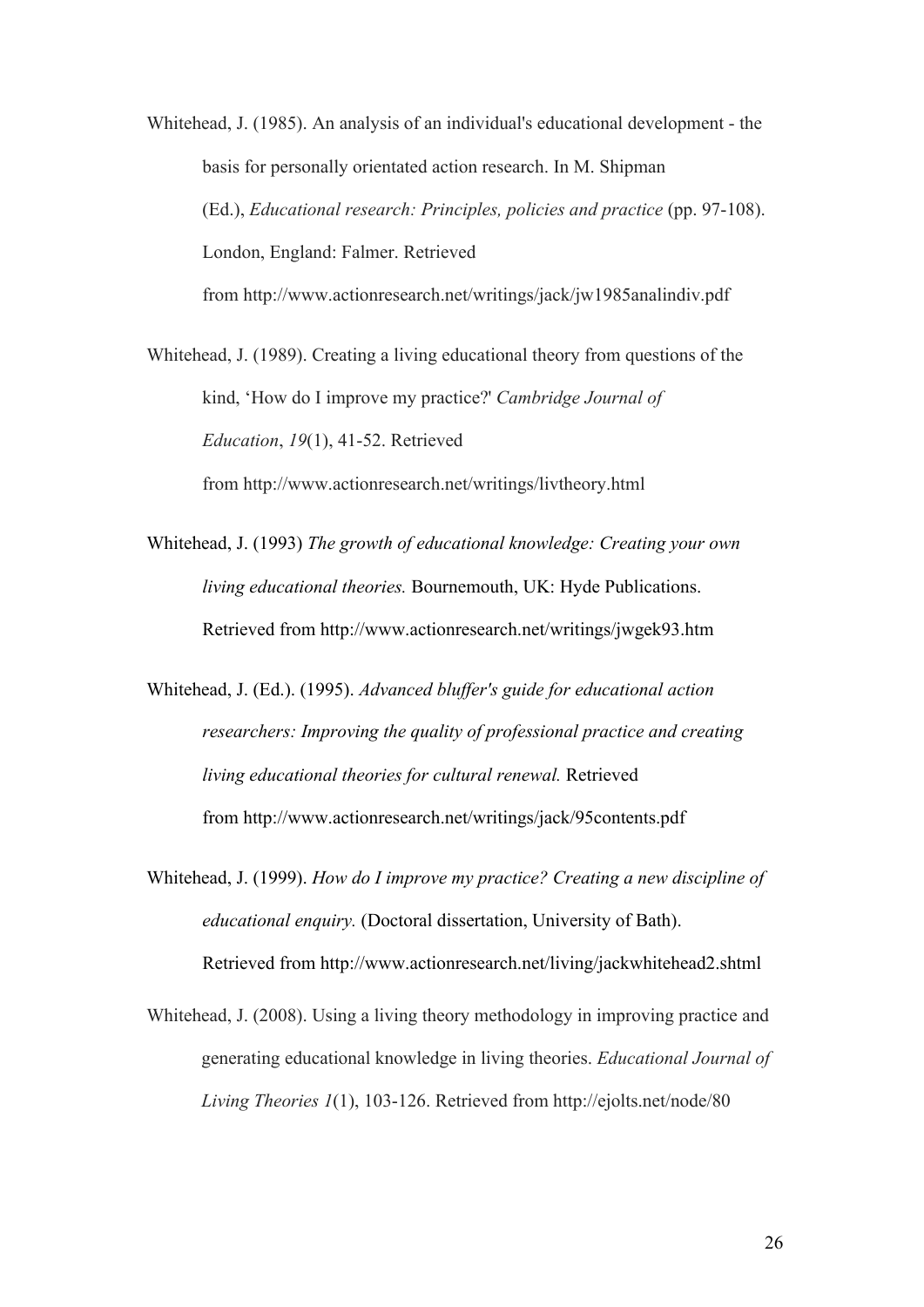- Whitehead, J. (2009). Generating living theory and understanding in action research studies. *Action Research 7*(1), 85-99.
- Whitehead, J. (2011). Inaugural mandela day lecture at Durban University of Technology on the  $18<sup>th</sup>$  July 2011. Retrieved from http://www.actionresearch.net/writings/jack/jwmandeladay2011.pdf

Whitehead, J. (2014). Enacting educational reflexivity in supervising research into creating living-educational-theories. *Educational Research for Social Change 3*(2), 81-93. Retrieved

from http://www.actionresearch.net/writings/jack/jwERSC6-2-031014.pdf

Whitehead, J. (2015a). *How could living theory research contribute to the action research network of the Americas?* A paper presentation to the 2015 Action Research Network of the Americas with the them of 'Joint Action – Learning with and from one another' –in Toronto, Canada. Retrieved from http://www.actionresearch.net/writings/jack/jwarnaindividual050515.pdf

Whitehead, J. (2015b). Reflections on the research potential of living-posters. Retrieved from

http://www.actionresearch.net/writings/jack/jwposterpotential.pdf

- Whitehead, J. & Lomax, P. (1987). Action research and the politics of educational knowledge. *British Educational Research Journal*, *13*(2), 175-190.
- Whitehead, J. & Rayner, A. (2009). *From dialectics to inclusionality: A naturally inclusive approach to educational accountability*. Retrieved from http://www.actionresearch.net/writings/jack/arjwdialtoIncl061109.pdf
- Winter, R. (1989). *Learning from experience: Principles and practice in action research.* London, England: Falmer.